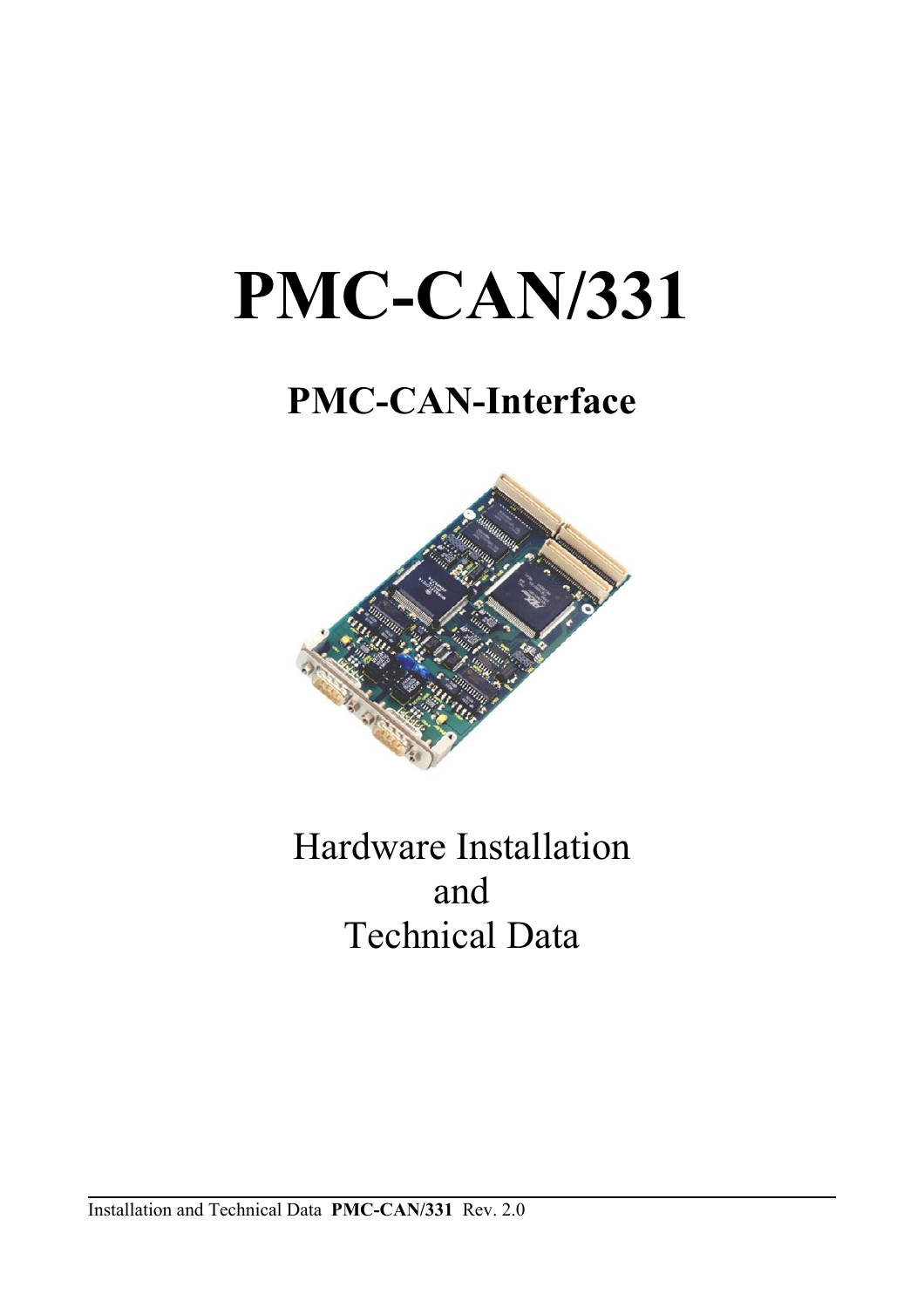| Document file: | I:\texte\Doku\MANUALS\PMC\PMC-CAN331\Englisch\PMC331_20H.en9 |
|----------------|--------------------------------------------------------------|
| Date of print: | 29.09.2003                                                   |

| PCR<br><b>PCB</b> version: | $DMC$ .<br>$\Lambda'$ $\Lambda$<br><b>Rev</b><br>--<br>1.0<br>$\sim$ |
|----------------------------|----------------------------------------------------------------------|
|                            |                                                                      |

#### **Changes in the chapters**

The changes in the user's manual listed below affect changes in the **hardware**, as well as changes in the **description** of the facts only.

| Chapter | Changes versus previous version                                                |
|---------|--------------------------------------------------------------------------------|
| 5.5     | Chapter: 'Connection Options: DeviceNet and ISO-11898 CAN-Adapter'<br>inserted |
| -       |                                                                                |

Further technical changes are subject to change without notice.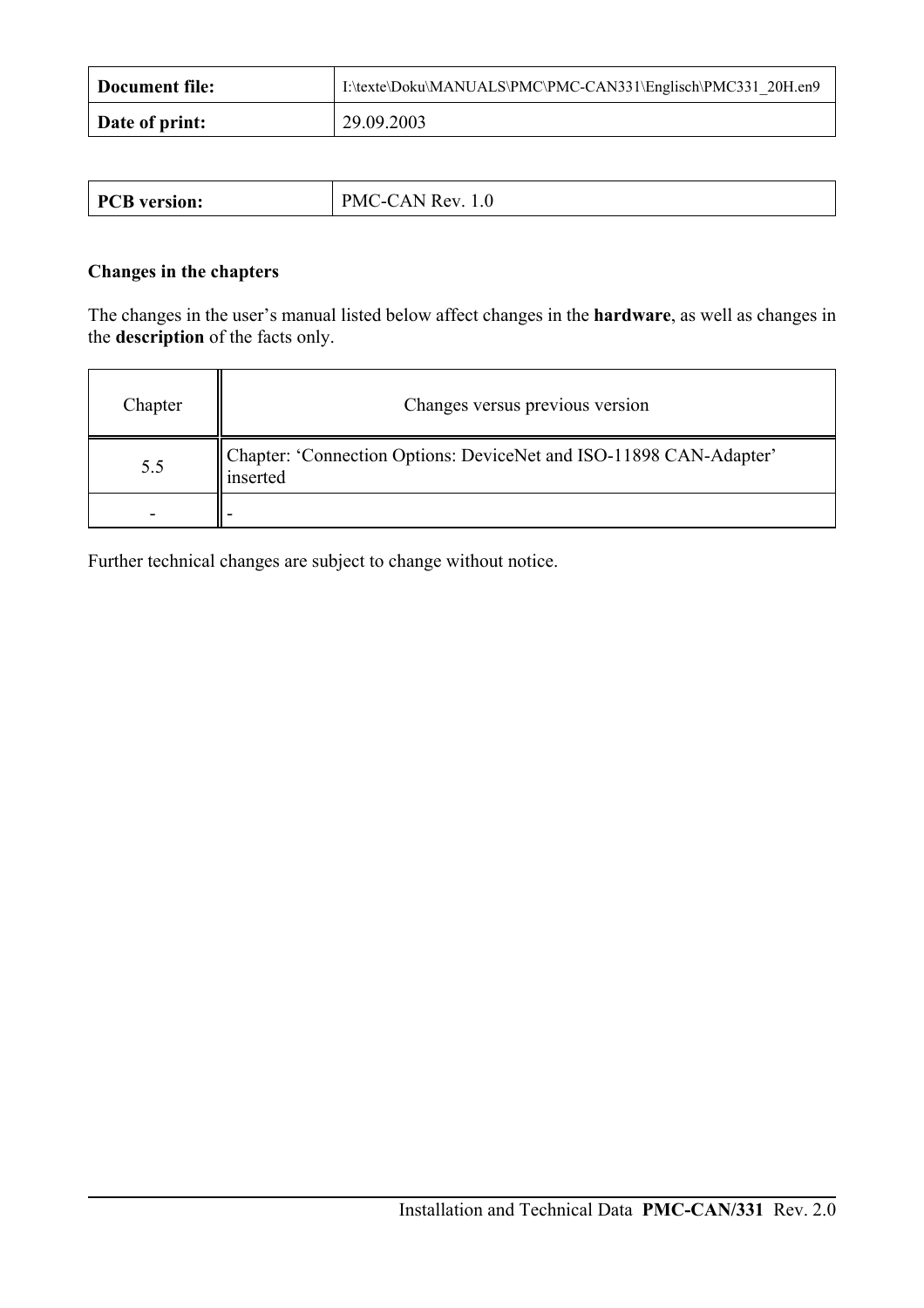#### N O T E

The information in this document has been carefully checked and is believed to be entirely reliable. **esd** makes no warranty of any kind with regard to the material in this document, and assumes no responsibility for any errors that may appear in this document. **esd** reserves the right to make changes without notice to this, or any of its products, to improve reliability, performance or design.

**esd** assumes no responsibility for the use of any circuitry other than circuitry which is part of a product of **esd** gmbh.

**esd** does not convey to the purchaser of the product described herein any license under the patent rights of **esd** gmbh nor the rights of others.

#### **esd electronic system design gmbh**

Vahrenwalder Str. 207 30165 Hannover Germany

| Phone:    | $+49-511-37298-0$          |
|-----------|----------------------------|
| Fax:      | $+49-511-37298-68$         |
| E-mail:   | $info@esd-electronics.com$ |
| Internet: | www.esd-electronics.com    |

**USA / Canada: esd electronics Inc.** 12 Elm Street Hatfield, MA 01038-0048 USA

| Phone:     | $+1 - 800 - 732 - 8006$      |
|------------|------------------------------|
| Fax:       | $+1 - 800 - 732 - 8093$      |
| $E$ -mail: | us-sales@esd-electronics.com |
| Internet:  | www.esd-electronics.us       |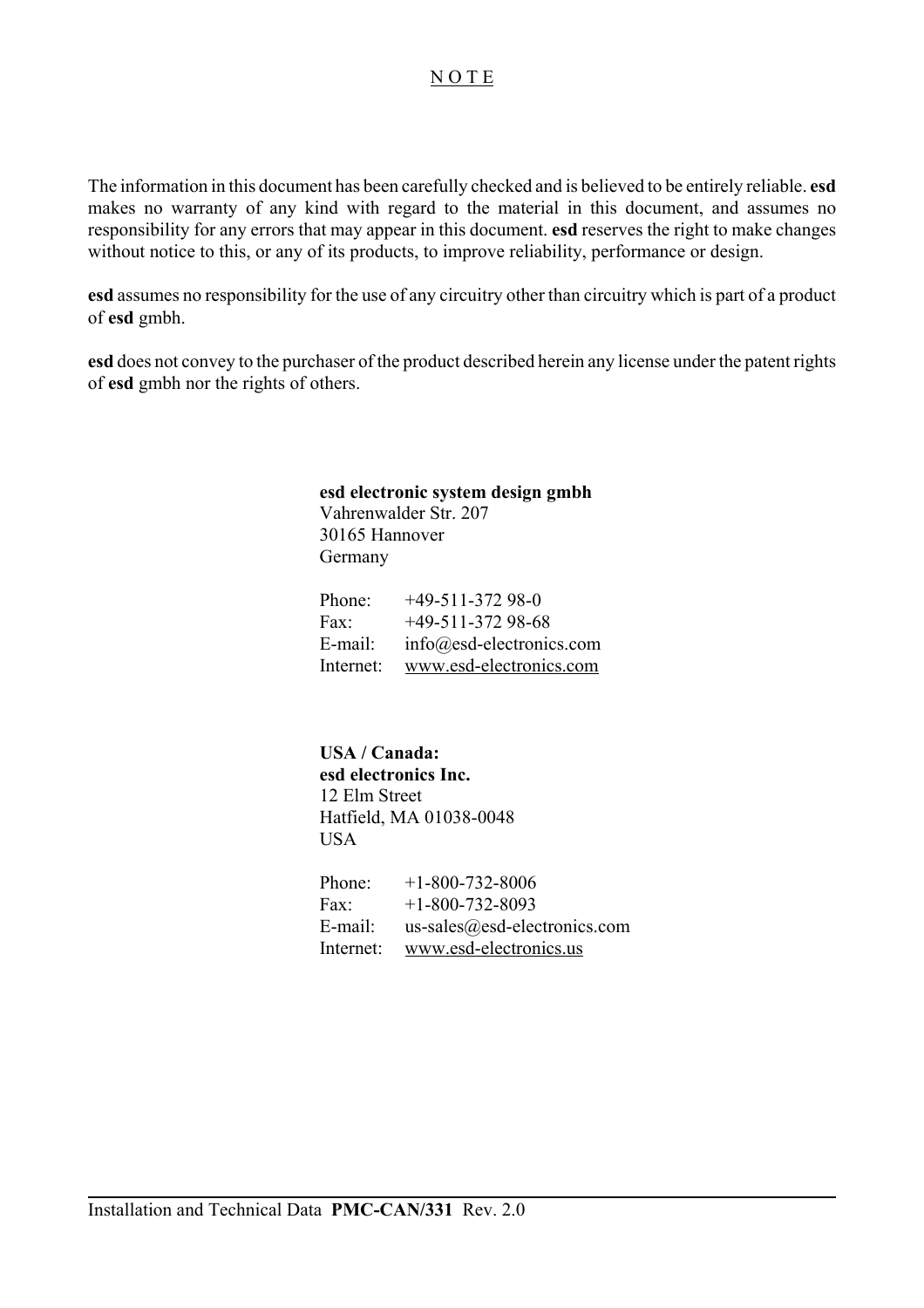# **Contents**

| 4.2.1 Signal Assignment 1: Unidirectional Signals to Local CAN-Interface  12 |  |
|------------------------------------------------------------------------------|--|
|                                                                              |  |
|                                                                              |  |
|                                                                              |  |
|                                                                              |  |
|                                                                              |  |
|                                                                              |  |
|                                                                              |  |
| 5.5.1 CAN-ADA-DN (C.2012.25) and CAN-ADA-ISO11898 (C.2012.26) 19             |  |
|                                                                              |  |
|                                                                              |  |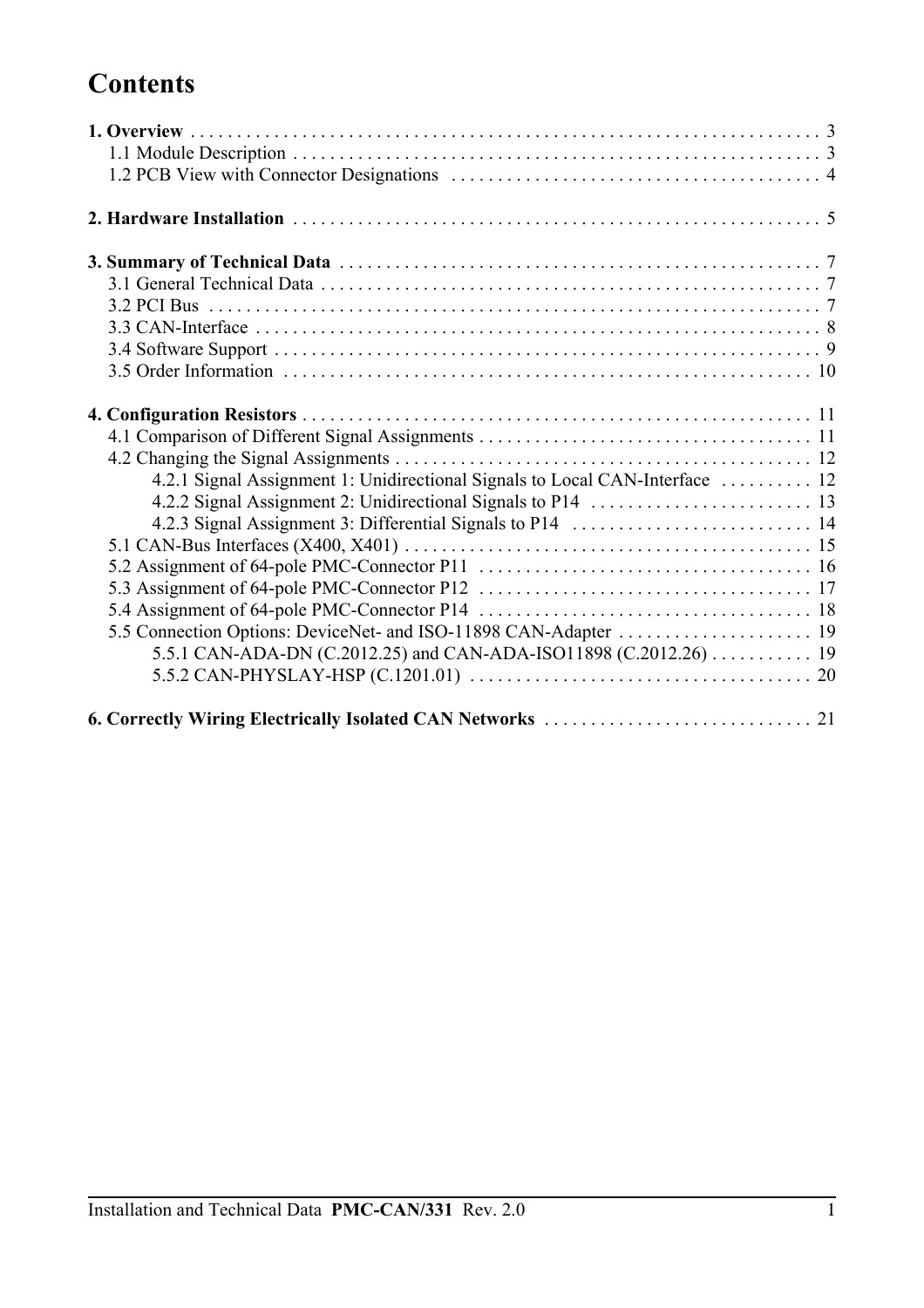This page is intentionally left blank.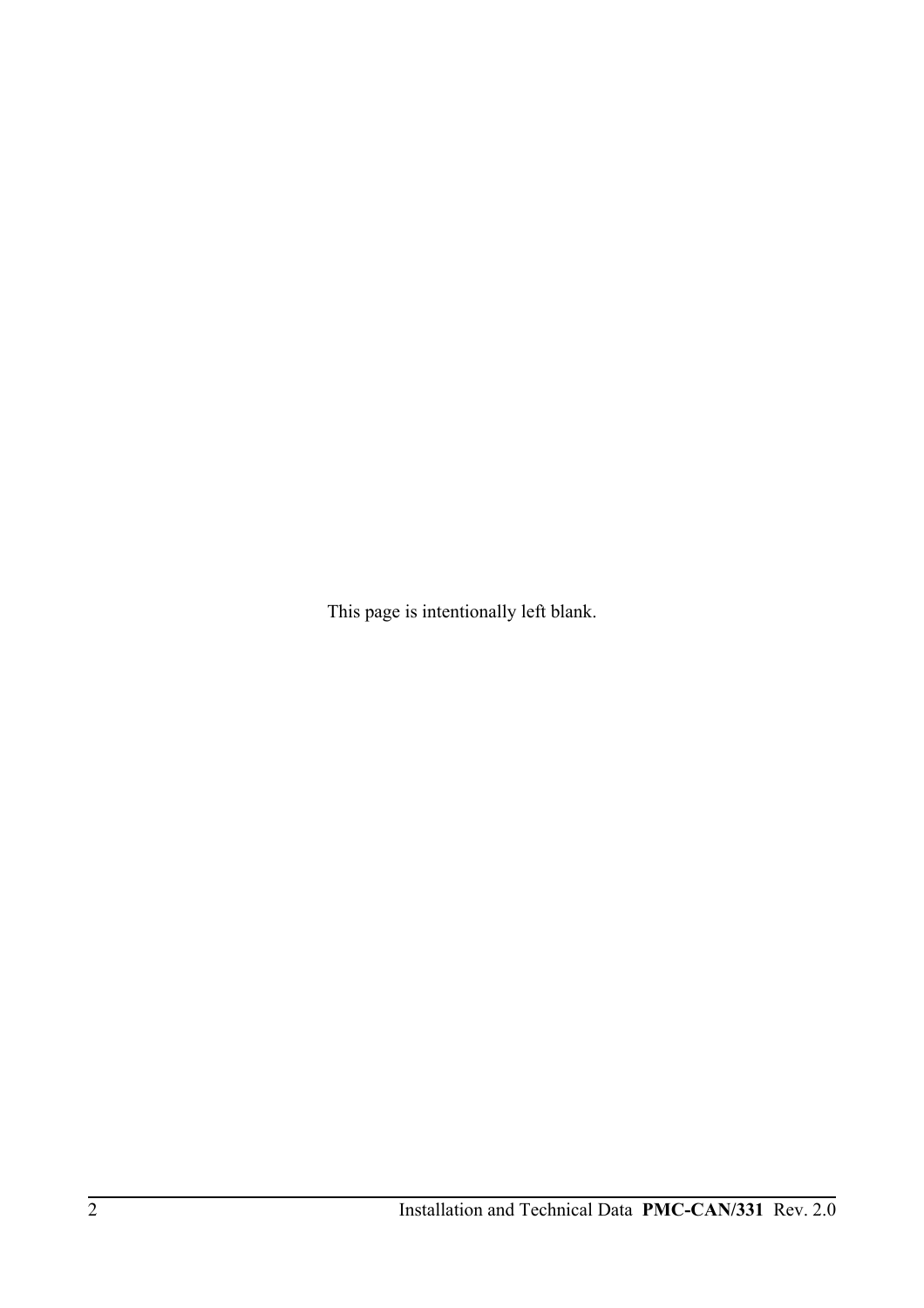

# **1. Overview**

## **1.1 Module Description**



**Fig. 1.1.1:** Block-circuit diagram of the PMC-CAN/331 module

The module PMC-CAN/331 uses a 68331 micro controller, which cares for the local CAN-data management. The CAN data is stored in the local SRAM. Security and consistency of data is guaranteed up to 1 Mbit/s.

The ISO 11898-compliant CAN interfaces allow a maximum data-transfer rate of 1 Mbit/s. Among many other features of the CAN interfaces, the bit rate can be set by software.

The CAN interfaces are electrically isolated from the other potentials and from each other by means of optocouplers and DC/DC-converters.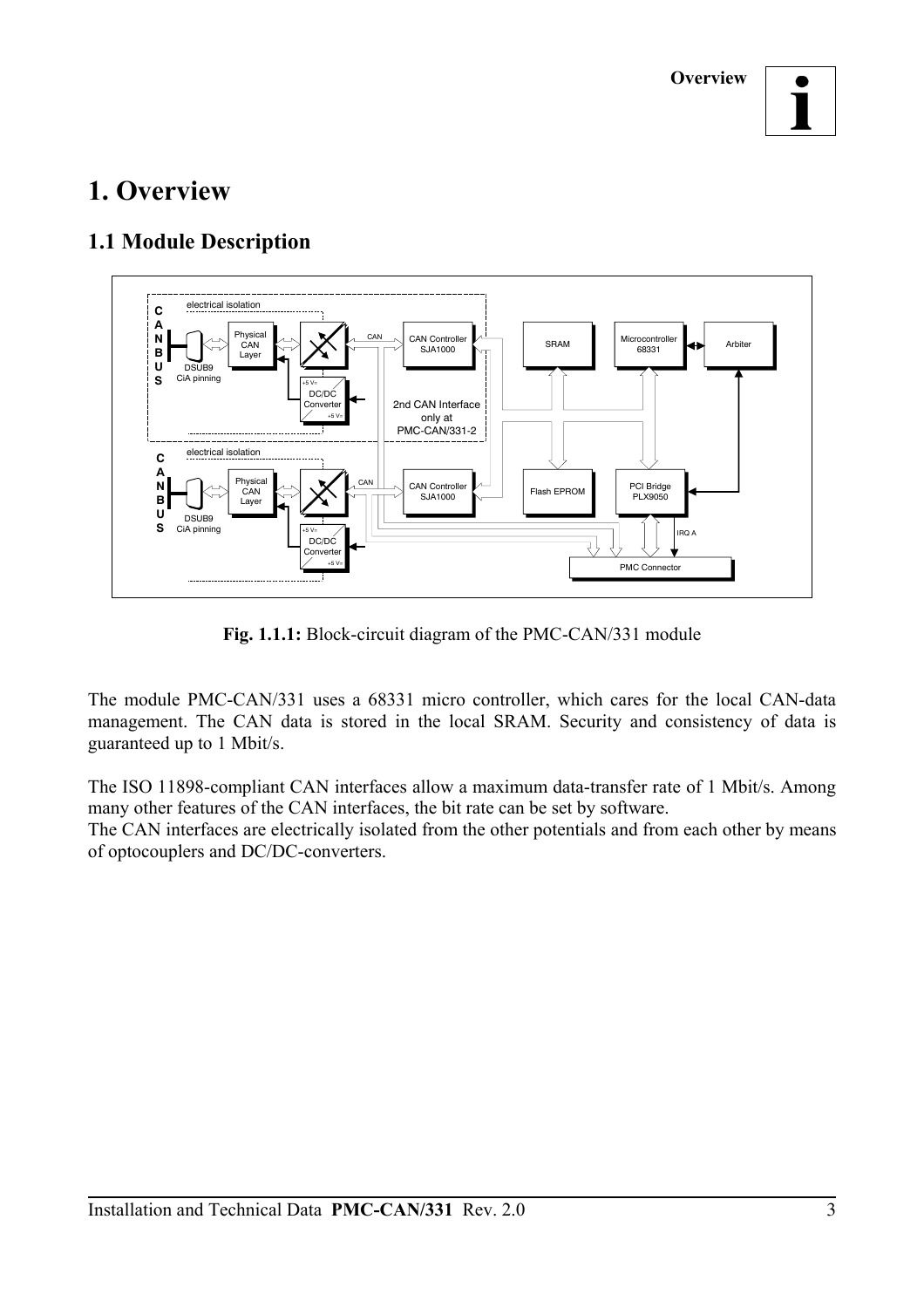

## **1.2 PCB View with Connector Designations**

**Fig. 1.2.1:** View of PCB layer facing the carrier board with connector position



**Fig. 1.2.2:** View of PCB layer not facing the carrier board with position of the configuration resistors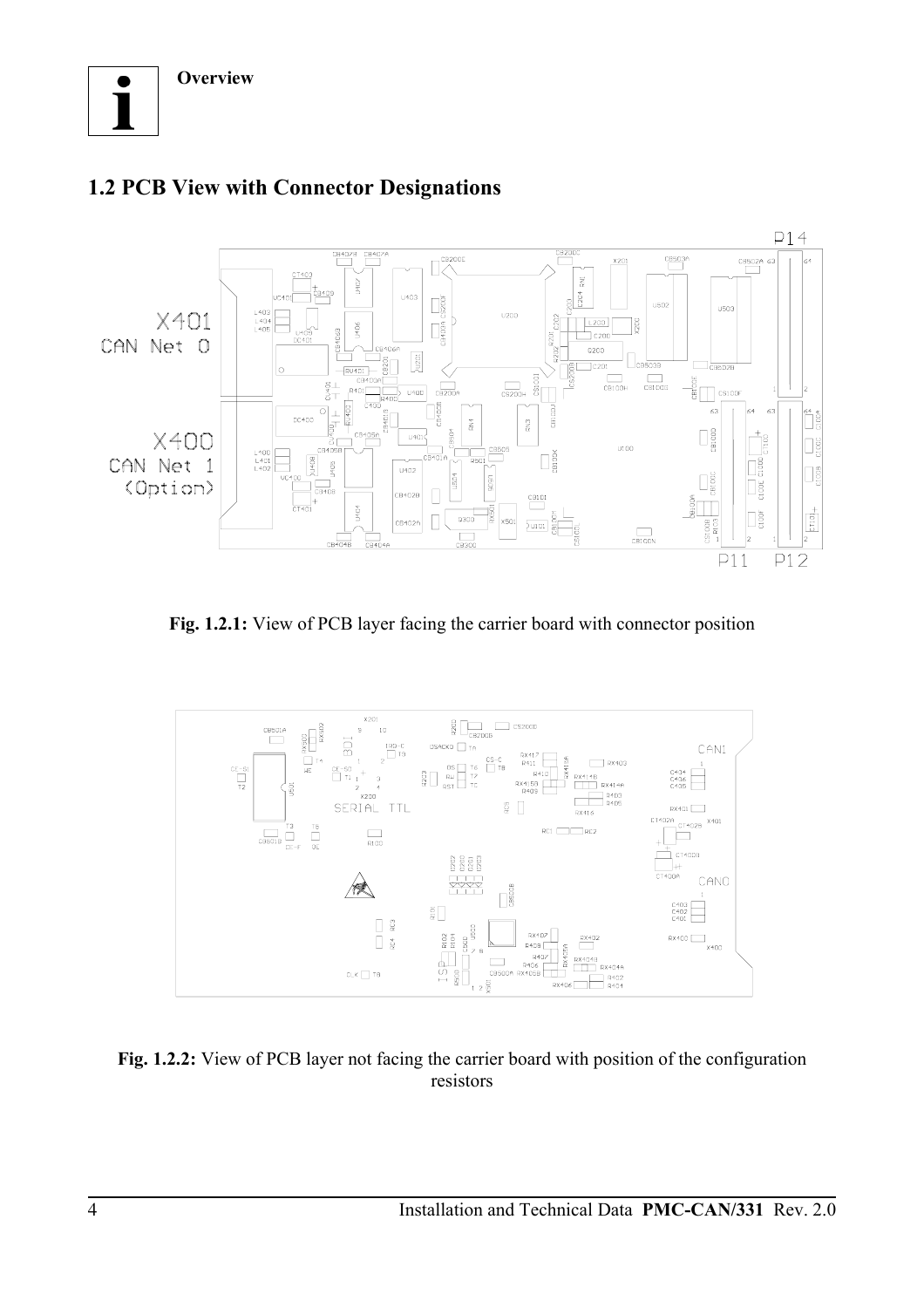# **2. Hardware Installation**

The PMC-CAN/331 module can be used on various carrier boards, therefore, the carrier system will generally be called 'computer', below.

#### **Attention!**

Electro static discharge may cause damage to electronic devices. In order to avoid this, please make sure to follow the instructions below *before* touching the CAN-module:

- Switch off the power supply of your computer but leave it connected to mains to make sure that the computer case remains earthed.
- Now touch the metal case of the PC to discharge your static electricity.
- Even your clothes must not touch the CAN-module.
- 1. Switch off your computer and all connected peripheral devices (monitor, printer, etc.). Switch off the CAN-devices of the network the CAN-module is to be connected to.
- 2. Discharge yourself as described above.
- 3. Disconnect the computer from mains. If the computer does not have a flexible network cable, but is directly connected to mains, disconnect the power supply via the safety fuse and make sure that the fuse cannot switch on again unintentionally (note).
- 4. Open the case.
- 5. Plug the PMC-CAN/331 module onto a suitable carrier board. Connect module and carrier board by means of screws. Use the four M2.5 x 6 mm screws which are contained in the product package of the module.
- 6. Install the carrier board into your system.
- 7. Close the computer case.

 $B \rightarrow B +$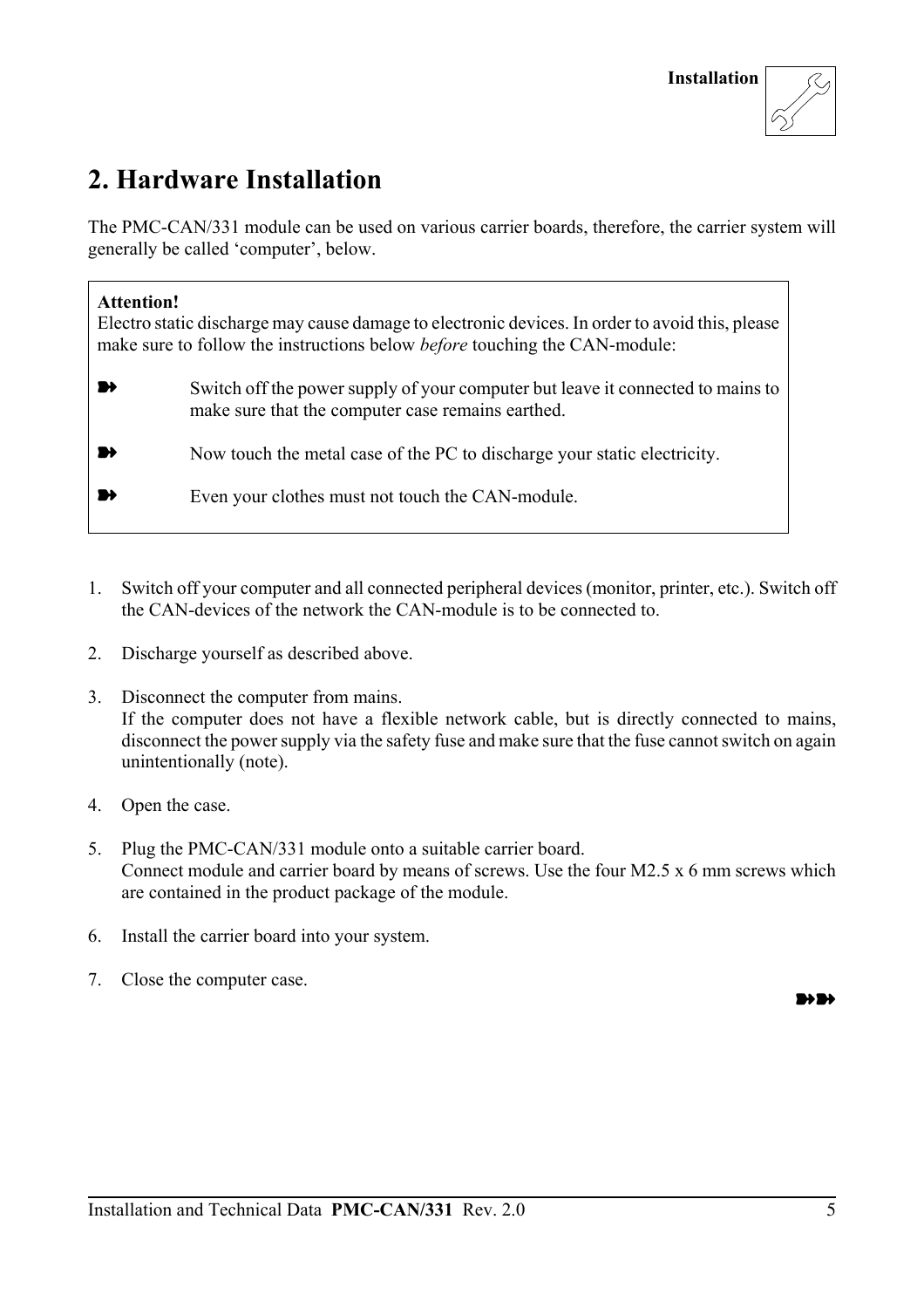

8. Connect the CAN.

Please note that the CAN-bus must be terminated at both ends. esd offers special T-connectors and terminators for this. Additionally, the CAN-GND must be connected to earth at *exactly one* point in the CAN network. Therefore, the terminator connectors additionally have an earth contact. A CAN-device whose CAN-interface is not electrically insulated acts as an earth connection like the CAN-GND.

#### **Please pay attention to the notes on a correct wiring of CAN-networks in the last chapter of this manual!**

The first CAN-interface (CAN-network 0) is connected via the DSUB-connector (X401) and the second CAN-interface (CAN-network 1) is connected via the DSUB-connector (X400).

- 9. Connect the computer to mains again (mains connector or safety fuse).
- 10. Switch on the computer, the peripheral devices and the other CAN-devices again.
- 11. End of hardware installation. The software installation will be described in the manual 'CAN-API, Monitor Program CAN-Scope and Installation'.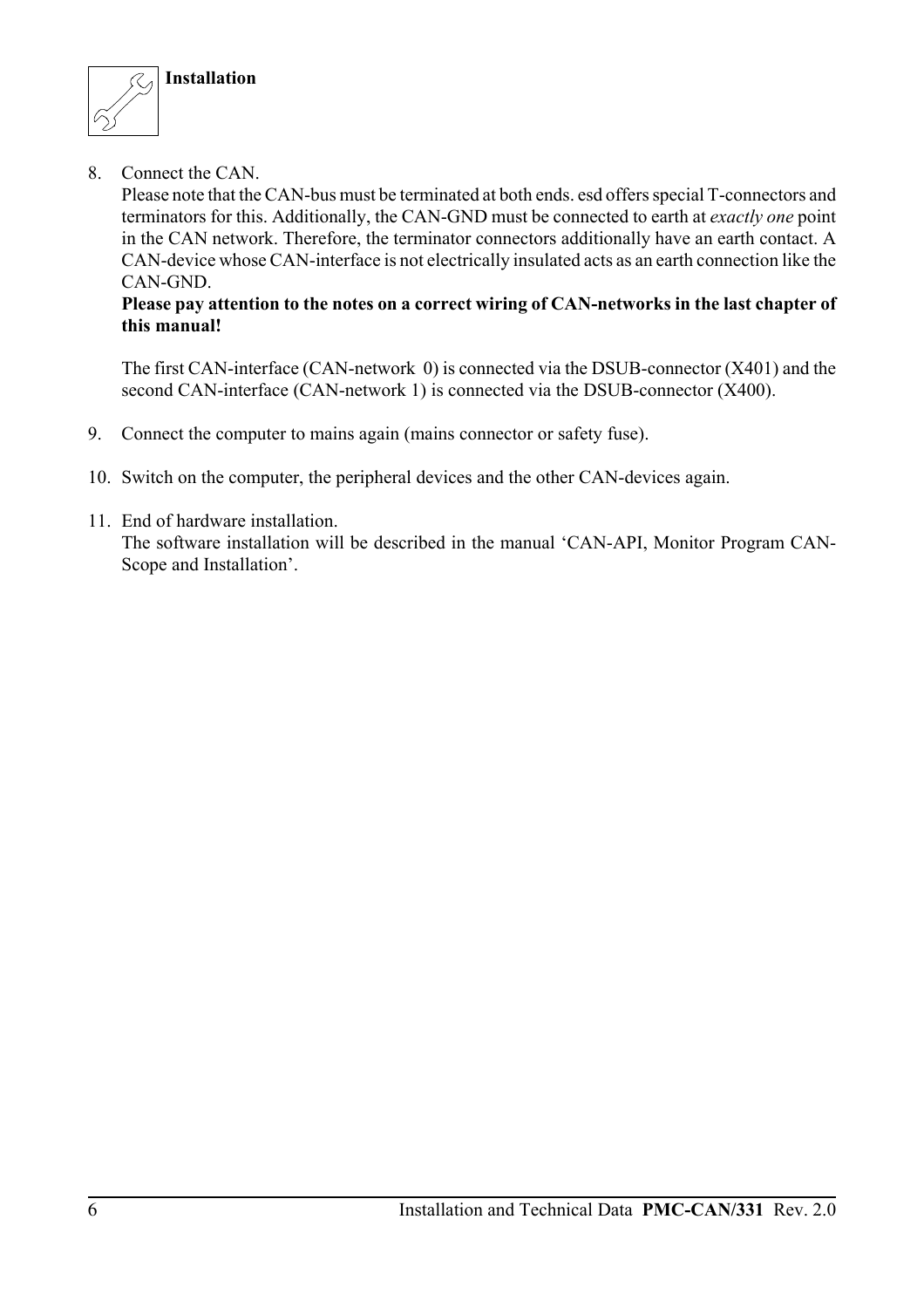

# **3. Summary of Technical Data**

## **3.1 General Technical Data**

| Ambient temperature | $050$ °C                                                                                                                                                                                                                                                                                                                                                                                                                                                                                                         |  |
|---------------------|------------------------------------------------------------------------------------------------------------------------------------------------------------------------------------------------------------------------------------------------------------------------------------------------------------------------------------------------------------------------------------------------------------------------------------------------------------------------------------------------------------------|--|
| Humidity            | max. 90%, non-condensing                                                                                                                                                                                                                                                                                                                                                                                                                                                                                         |  |
| Power supply        | via PMC-connector<br>nominal voltage: $5 \text{ V } \pm 5\%,$<br>current (max., at $20^{\circ}$ C):<br>0.50 A (1x CAN)<br>0.60 A (2x CAN)                                                                                                                                                                                                                                                                                                                                                                        |  |
| Connectors          | P11 (64-pole PMC-connector) - PCI-signals<br>P12 (64-pole PMC-connector) - PCI-signals<br>P14 (64-pole PMC-connector) - CAN-TTL-signals (optional)<br>X400 (DSUB9/male) - CAN-interface 2 (network 1)<br>X401 (DSUB9/male) - optional CAN-interface 1 (network 0)<br>The following connectors are only equipped for programming and<br>service:<br>X200 (4-pole female con.)<br>- CPU-interface (serial, TTL)<br>- BDM-interface<br>$X201$ (10-pole male con.)<br>$X501$ (8-pole male con.)<br>- ISP-programming |  |
| Dimensions          | 148.33 mm x 74.04 mm                                                                                                                                                                                                                                                                                                                                                                                                                                                                                             |  |
| Installation        | by means of four screws $M2.5 \times 6$ mm and spacing bolts (contained<br>in the product package)                                                                                                                                                                                                                                                                                                                                                                                                               |  |
| Weight              | ca. 100 g                                                                                                                                                                                                                                                                                                                                                                                                                                                                                                        |  |

**Table 3.1.1:** General data of the module

## **3.2 PCI Bus**

| Host bus     | PCI-bus in accordance with PCI Local Bus Specification 2.1 |
|--------------|------------------------------------------------------------|
| PCI-data bus | 32 bit                                                     |
| Controller   | PLX PCI9050                                                |
| Interrupt    | interrupt signal A                                         |

**Table 3.2.1:** PCI-bus data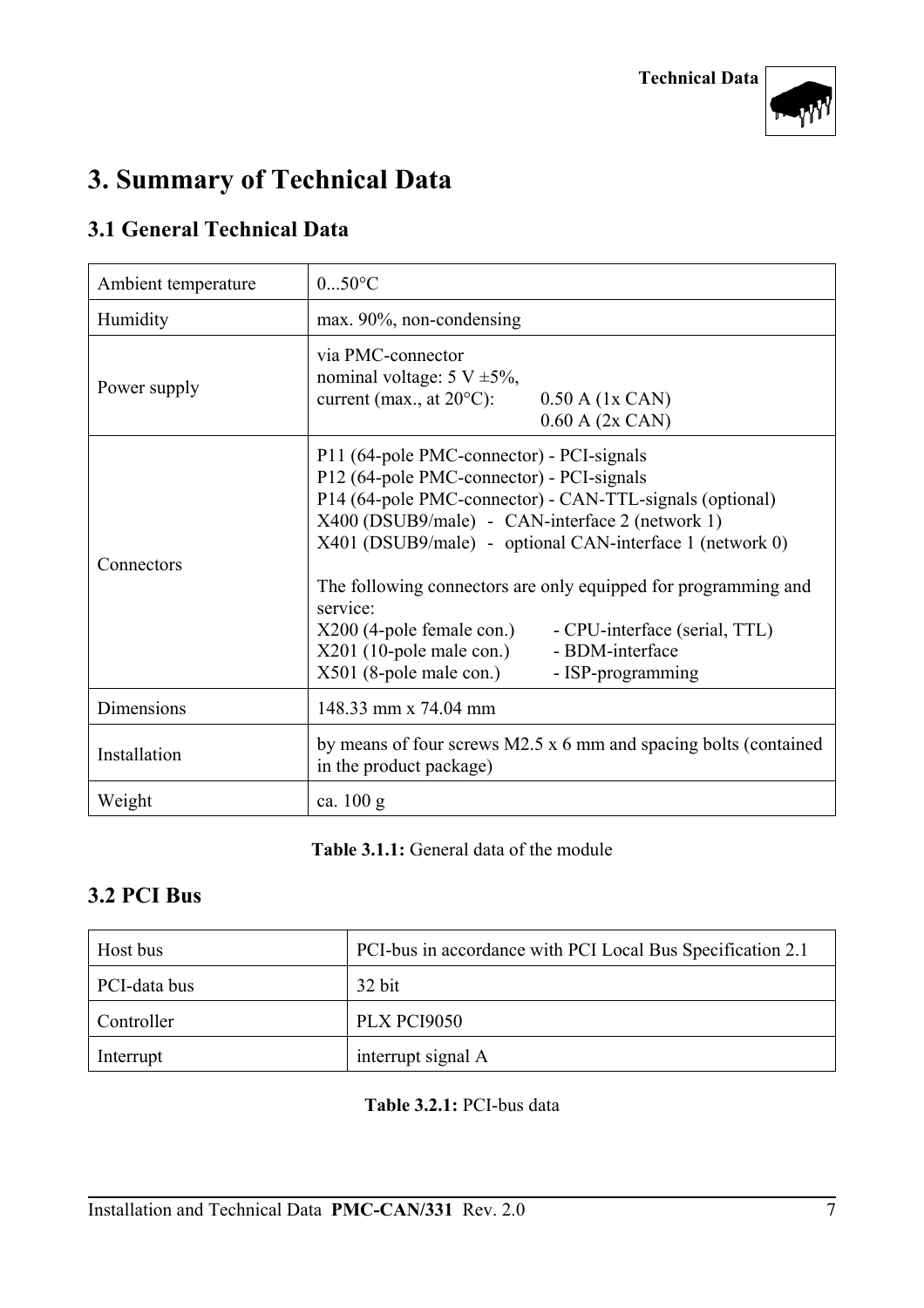

| Number                                                         | 1,<br>optionally 2 CAN-interfaces                                                                                                                                                                                                                                                                                                                                                                                                                                                                                                                                                                                                                          |  |
|----------------------------------------------------------------|------------------------------------------------------------------------------------------------------------------------------------------------------------------------------------------------------------------------------------------------------------------------------------------------------------------------------------------------------------------------------------------------------------------------------------------------------------------------------------------------------------------------------------------------------------------------------------------------------------------------------------------------------------|--|
| CAN-controller                                                 | <b>SJA1000</b>                                                                                                                                                                                                                                                                                                                                                                                                                                                                                                                                                                                                                                             |  |
| CAN-protocol                                                   | Basic-CAN 2.0A/B                                                                                                                                                                                                                                                                                                                                                                                                                                                                                                                                                                                                                                           |  |
| Physical interface                                             | physical layer in accordance with ISO 11898, transfer rate<br>programmable from 10 Kbit/s to 1 Mbit/s                                                                                                                                                                                                                                                                                                                                                                                                                                                                                                                                                      |  |
| Bus termination                                                | has to be set externally                                                                                                                                                                                                                                                                                                                                                                                                                                                                                                                                                                                                                                   |  |
| Electrical insulation of the<br>CAN-interface from other units | both possible CAN-interfaces are electrically insulated from<br>each other and from the PCI-bus potentials by means of<br>optocouplers and DC/DC-converters                                                                                                                                                                                                                                                                                                                                                                                                                                                                                                |  |
| DeviceNet option                                               | CAN-ADA-DN (Order No.: C.2012.25)<br>external adapter board with pluggable screw terminal,<br>optocouplers and CAN driver in accordance with DeviceNet<br>specification 'DeviceNet Communication Model and Protocol,<br>Rel. 2.0'; 1 Device Net interface, signals of the second<br>DeviceNet interface can be connected through.                                                                                                                                                                                                                                                                                                                          |  |
| Option: ISO-11898 Transceiver<br>Module                        | external adapter boards with CAN interface, DSUB9<br>connector, electrical isolation via optocouplers and DC/DC-<br>converter, physical layer according to ISO11898, transmission<br>rate programmable from 10 Kbit/s to 1 Mbit/s.<br>- CAN-ADA-ISO11898 (Order No.: C.2012.26):<br>1 CAN interface, signals of the second CAN interface can<br>be connected through, connection of the CAN-TTL-level<br>signals via 10-pole ODU-connector<br>- CAN-PHYSLAY-HSP (Order No.: C.1201.01):<br>1 CAN interface, connection of the CAN-TTL-level signals<br>to the adapter board via 8-pole connection strip or via wires<br>directly connected with the board. |  |

**Table 3.3.1:** Data of the CAN-interface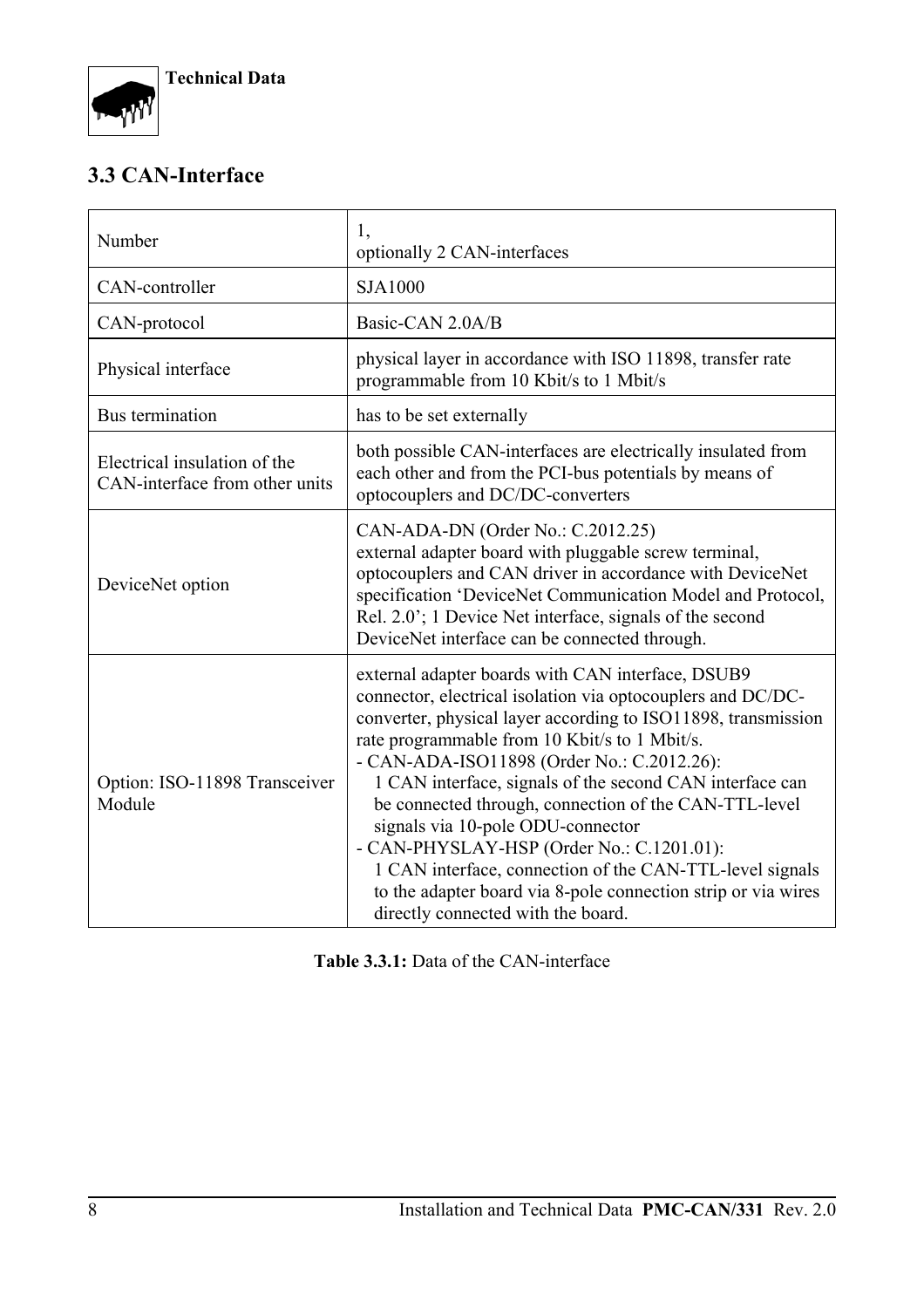

## **3.4 Software Support**

Contained in the product package are software examples in source code for DOS and Windows 3.11. Furthermore, software drivers are available for Linux, LynxOS, RTOS-UH, VxWorks and Windows. The firmware can be loaded from the PC into the Flash EPROM.

Software packages for CAL, CANopen or DeviceNet are available for RTOS-UH, VxWorks, Windows or UNIX systems.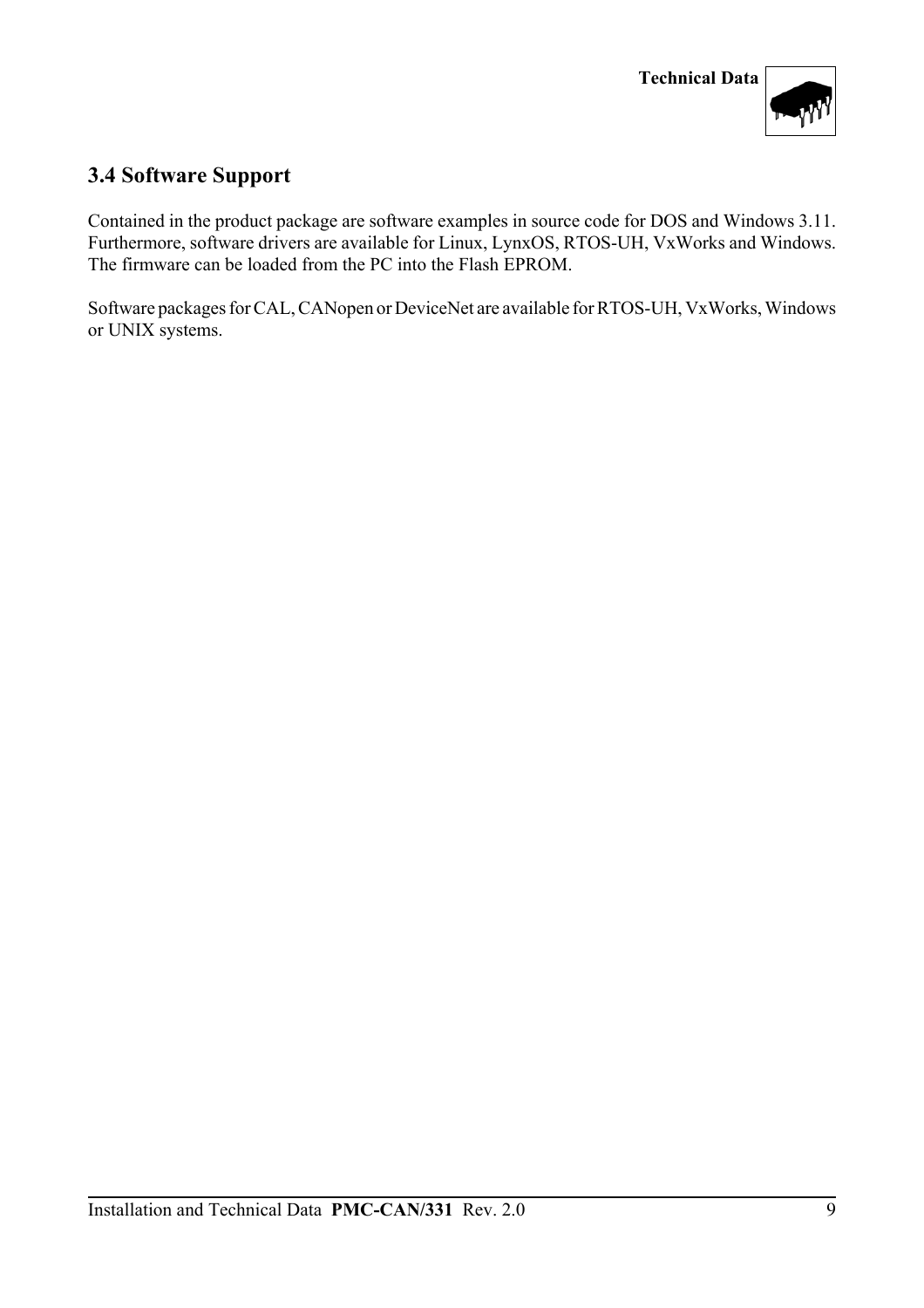## **3.5 Order Information**

| <b>Type</b>            | <b>Description</b>                                                                                                                                       | Order<br>No. |
|------------------------|----------------------------------------------------------------------------------------------------------------------------------------------------------|--------------|
| PMC-CAN/331-1          | 1xCAN 2.0A/B, ISO 11898<br>(1 CAN-network, SJA1000)                                                                                                      | C.2025.02    |
| PMC-CAN/331-2          | 2xCAN 2.0A/B, ISO 11898<br>(2 CAN-networks, SJA1000)                                                                                                     | C.2025.04    |
| Adapter:               |                                                                                                                                                          |              |
| <b>CAN-ADA-DN</b>      | DeviceNet adapter, CAN-TTL-signals at<br>DeviceNet interface, TTL-signals of the second<br>CAN interface can be connected through                        | C.2012.25    |
| CAN-ADA-ISO11898       | CAN adapter,<br>CAN-TTL signals at CAN interface with DSUB9<br>connector (ISO11898), TTL-signals of the second<br>CAN interface can be connected through | C.2012.26    |
| <b>CAN-PHYSLAY-HSP</b> | CAN-TTL signals at CAN interface with DSUB9<br>connector (ISO11898)                                                                                      | C.1201.01    |
| Options:               |                                                                                                                                                          |              |
| <b>CAN-DRV-LCD</b>     | Software Object Licence for Windows and Linux,<br>incl. driver on CD                                                                                     | C.2025.10    |
| PMC-CAN/331-Co         | CANopen Master/Slave Obj. Licence                                                                                                                        | C.2025.12    |
| PMC-CAN/331-DvN        | DeviceNet Object Licence                                                                                                                                 | C.2025.13    |
| PMC-CAN/331-ME         | English manual for C.2025.02 and C.2025.04 <sup>1*</sup><br>(this manual)                                                                                | C.2025.21    |
| PMC-CAN/331-ENG        | Engineering manual in English $2^*$<br>Content: Circuit diagrams, PCB top overlay<br>drawing, data sheets of significant components                      | C.2025.25    |
| <b>CAN-API-ME</b>      | Software manual of the CAN-API in English <sup>1*</sup> )                                                                                                | C.2001.21    |
| CAL/CANopen-ME         | CANopen software manual <sup>1*</sup>                                                                                                                    | C.2002.21    |

1\*) If ordered together with the product, the manual will be delivered free of charge.

2\*) This manual is liable for costs, please contact our support.

**Table 3.5.1:** Order Information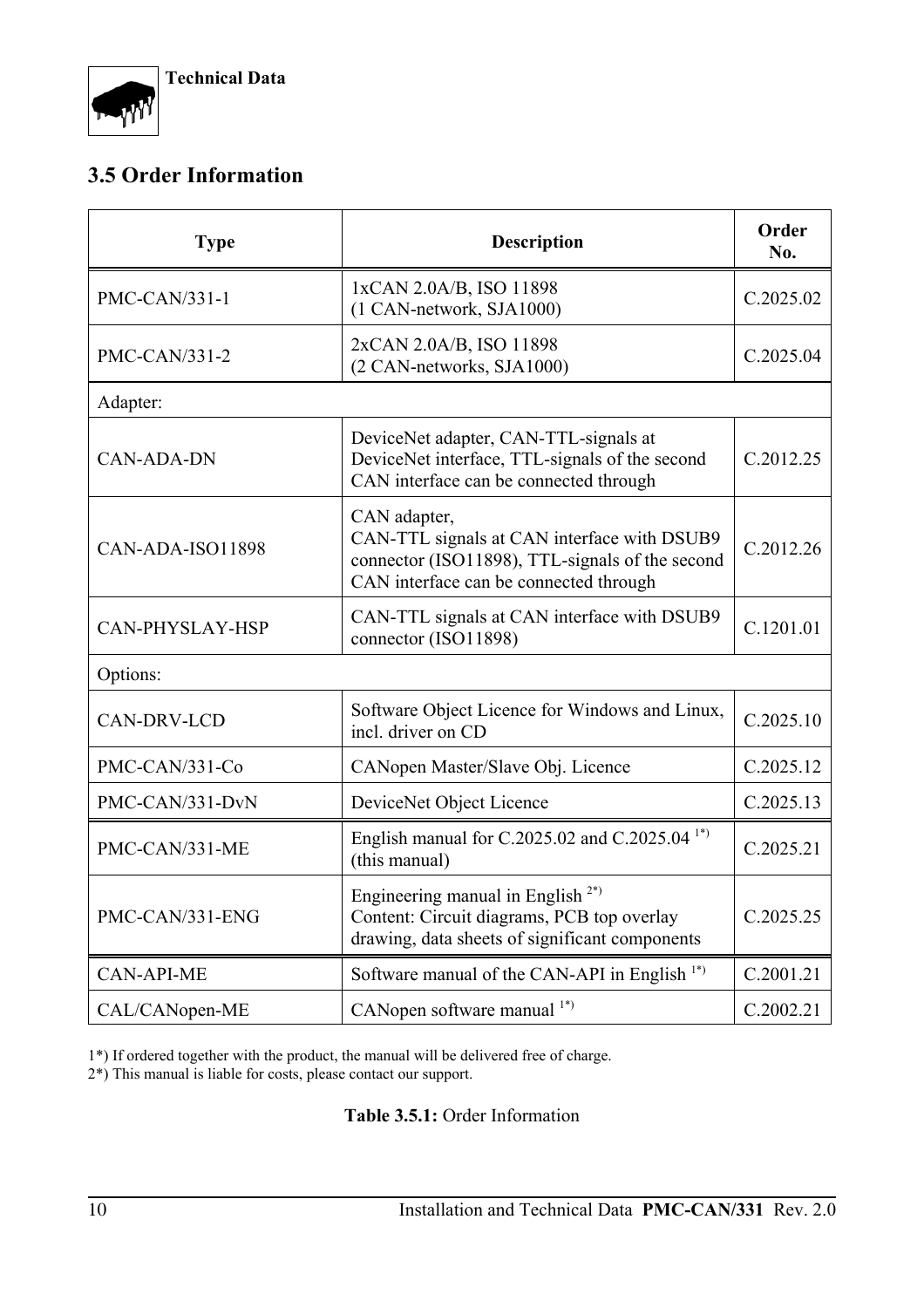

# **4. Configuration Resistors**

By changing the resistors equipped, the assignment of the local interface and the PMC-connector P14 can be changed. In order to do this, existing resistors have to be removed and new ones have to be equipped.

## **4.1 Comparison of Different Signal Assignments**

#### **Signal assignment 1 (standard):**

In PMC-CAN/331-standard the CAN-signals of the CAN-controller are assigned to the local ISO11898-interface (DSUB9). Only the GND-signals are assigned to P14.

#### **Signal assignment 2:**

Alternatively, the unidirectional CAN-signals of the controllers can be assigned to the connector P14. Assigning the signals to P14 and the DSUB-connectors at the same time is not permissible.

#### **Signal assignment 3:**

Another alternative is to assign the connector P14 with differential CAN-signals of the controllers. For this matter the controller has to be especially configured, because it drives the ports unidirectional in standard configuration.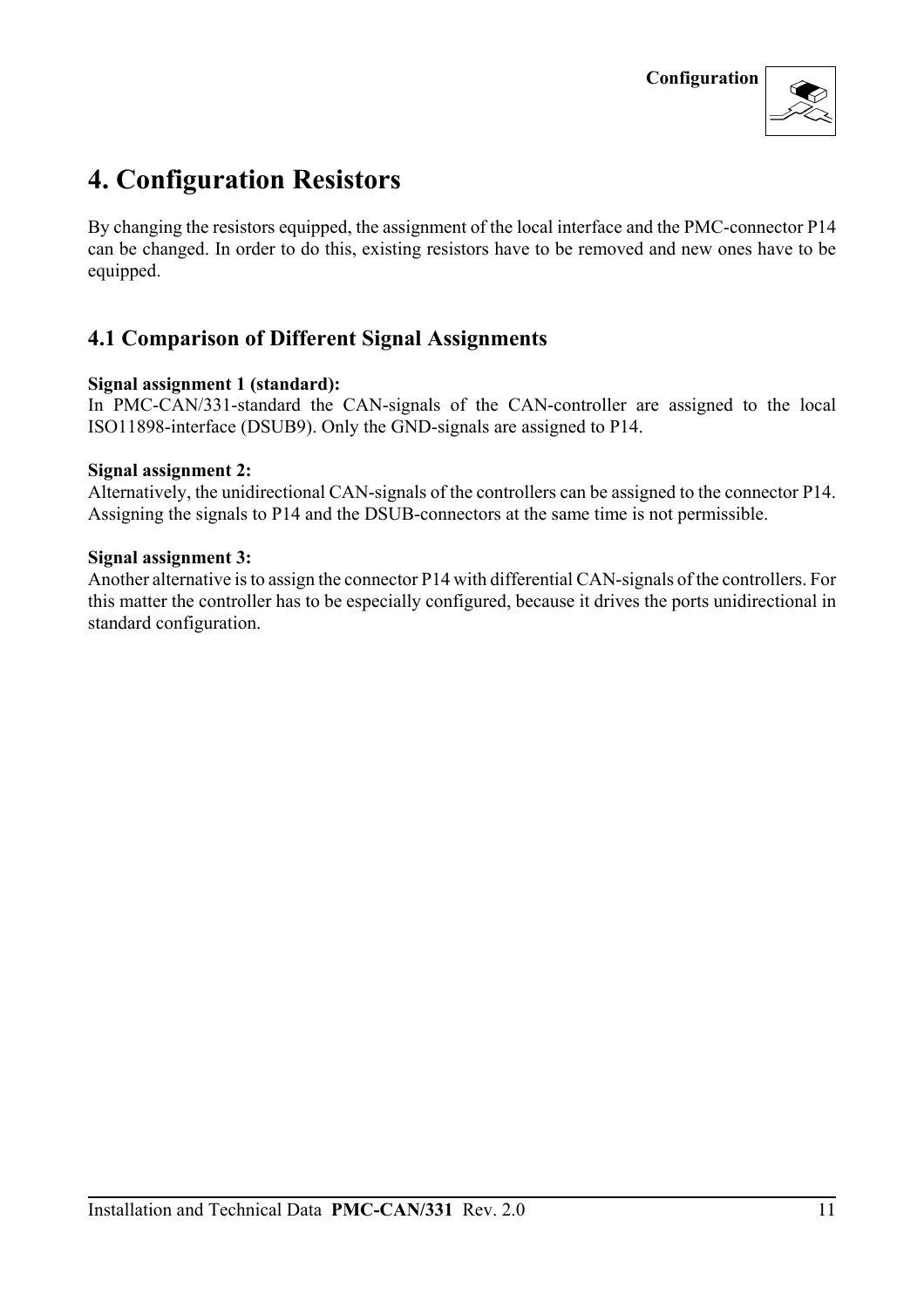

## **4.2 Changing the Signal Assignments**

#### **4.2.1 Signal Assignment 1: Unidirectional Signals to Local CAN-Interface**



**Fig. 4.2.1:** Signal Assignment 1

| <b>Resistor</b> values:                                                                                                                                                                                                               |                                                                                                                                                                                                                                       |
|---------------------------------------------------------------------------------------------------------------------------------------------------------------------------------------------------------------------------------------|---------------------------------------------------------------------------------------------------------------------------------------------------------------------------------------------------------------------------------------|
| $CAN$ Net $0$                                                                                                                                                                                                                         | CAN Net 1                                                                                                                                                                                                                             |
| $R403 = 10 k\Omega$<br>$RX403 = 0$ $\Omega$<br>$R405 = n.e.$<br>$R409 = n.e.$<br>$R410 = n.e.$<br>$R411 = n.e.$<br>$RX414A = 0 \Omega$ , $RX414B = n.e.$<br>$RX415A = 0 \Omega$ , $RX415B = n.e.$<br>$RX416 = n.e.$<br>$RX417 = n.e.$ | $R402 = 10 k\Omega$<br>$RX402 = 0$ $\Omega$<br>$R404 = n.e.$<br>$RX404A = 0 \Omega$ , $RX404B = n.e.$<br>$RX405A = 0 \Omega$ , $RX404B = n.e.$<br>$R406 = n.e.$<br>$RX406 = n.e.$<br>$R407 = n.e.$<br>$RX407 = n.e.$<br>$R408 = n.e.$ |

n.e. ... component not equipped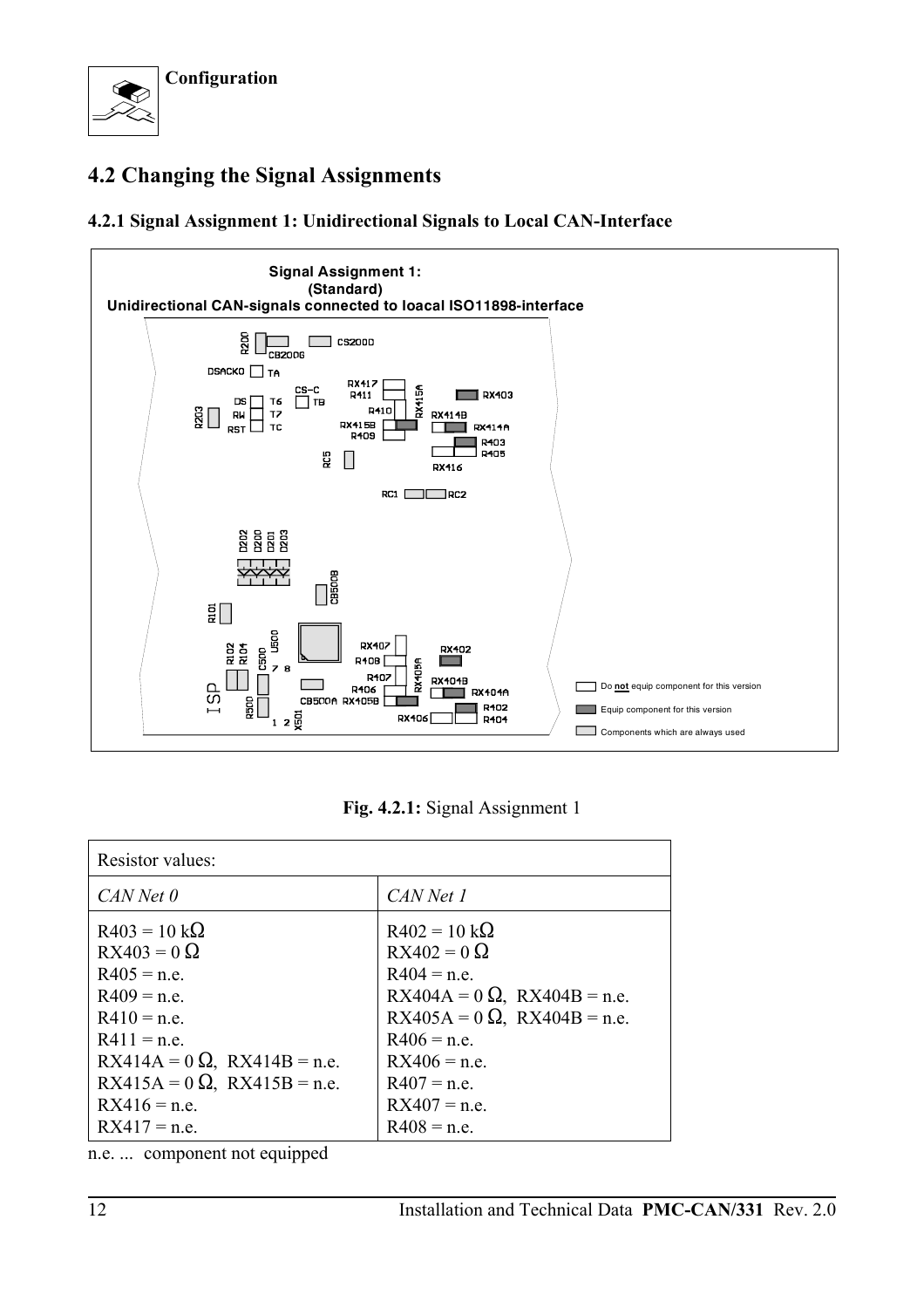





**Fig. 4.2.2:** Signal Assignment 2

| Resistor values:                                                                                                                                                                                |                                                                                                                                                                                                  |  |
|-------------------------------------------------------------------------------------------------------------------------------------------------------------------------------------------------|--------------------------------------------------------------------------------------------------------------------------------------------------------------------------------------------------|--|
| CAN Net 0                                                                                                                                                                                       | CAN Net 1                                                                                                                                                                                        |  |
| $R403 = 10 k\Omega$<br>$RX403 = 0$ $\Omega$<br>$R405 = n.e.$<br>$R409 = n.e.$<br>$R410 = n.e.$<br>$R411 = n.e.$<br>$RX414A = n.e., RX414B = 0$<br>$RX415A = n.e., RX415B = 0$<br>$RX416 = n.e.$ | $R402 = 10 k\Omega$<br>$RX402 = 0$ $\Omega$<br>$R404 = n.e.$<br>$RX404A = n.e., RX404B = 0$<br>$RX405A = n.e., RX405B = 0$<br>$R406 = n.e.$<br>$RX406 = n.e.$<br>$R407 = n.e.$<br>$RX407 = n.e.$ |  |
| $RX417 = n.e.$                                                                                                                                                                                  | $R408 = n.e.$                                                                                                                                                                                    |  |

n.e. ... component not equipped

Differences in equipment compared to signal assignment 1 are bold.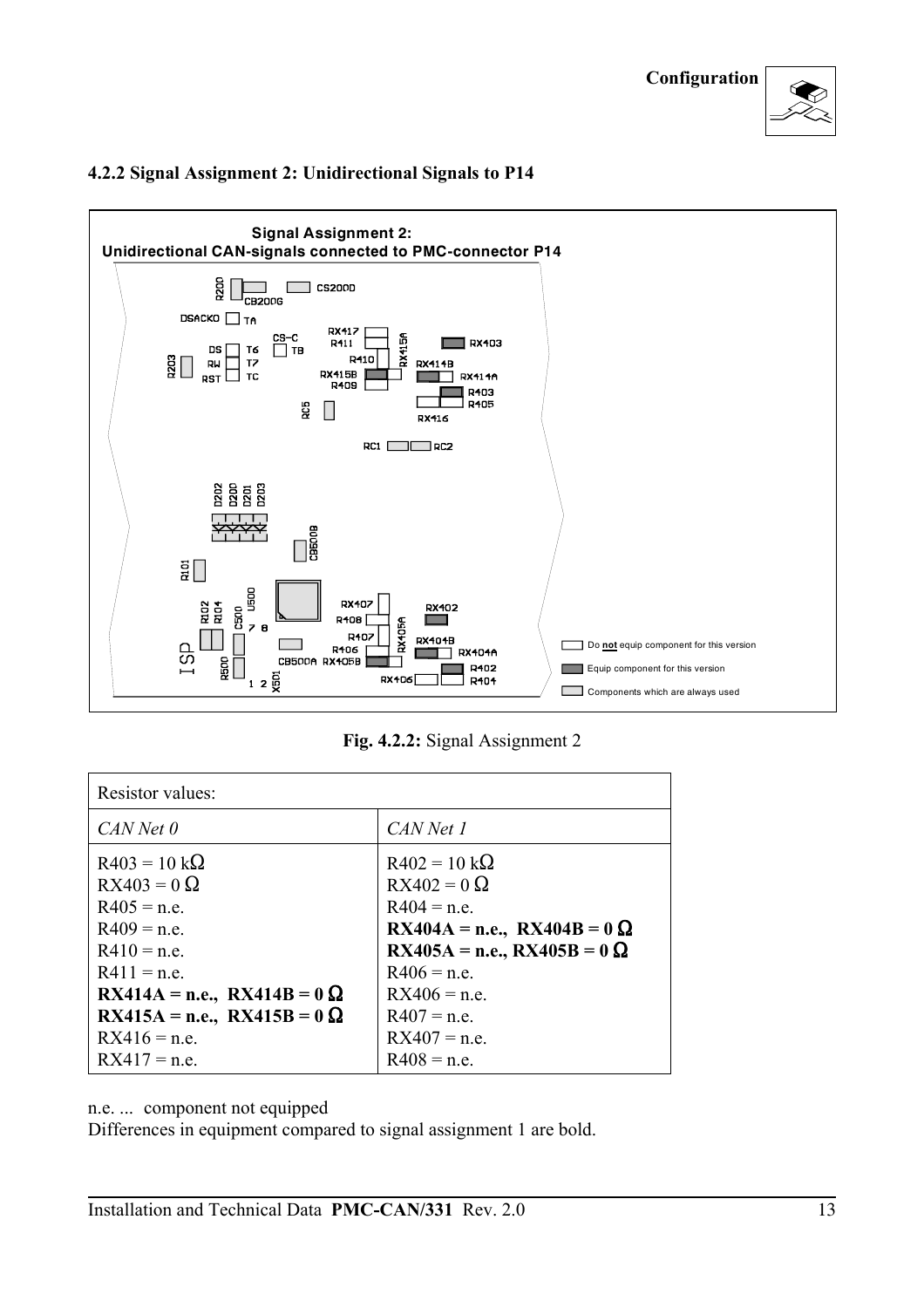

#### **4.2.3 Signal Assignment 3: Differential Signals to P14**



**Fig. 4.2.1:** Signal Assignment 3

| Resistor values:            |                             |
|-----------------------------|-----------------------------|
| $CAN$ Net $0$               | CAN Net 1                   |
| $R403 = 10 \text{ k}\Omega$ | $R402 = 10 k\Omega$         |
| $RX403 = 0$ $\Omega$        | $RX402 = 0$ $\Omega$        |
| $R405 = 10 k\Omega$         | $R404 = 10 \text{ k}\Omega$ |
| $R409 = 10 k\Omega$         | $RX404A = n.e., RX404B = 0$ |
| $R410 = 220 \Omega$         | $RX405A = n.e., RX405B = 0$ |
| $R411 = 10 k\Omega$         | $R406 = 10 \text{ k}\Omega$ |
| $RX414A = n.e., RX414B = 0$ | $RX406 = 0$ $\Omega$        |
| $RX415A = n.e., RX415B = 0$ | $R407 = 220 \Omega$         |
| $RX416 = 0$ $\Omega$        | $RX407 = 0$ $\Omega$        |
| $RX417 = 0$ $\Omega$        | $R408 = 10 k\Omega$         |

n.e. ... component not equipped

Differences in equipment compared to signal assignment 1 are bold.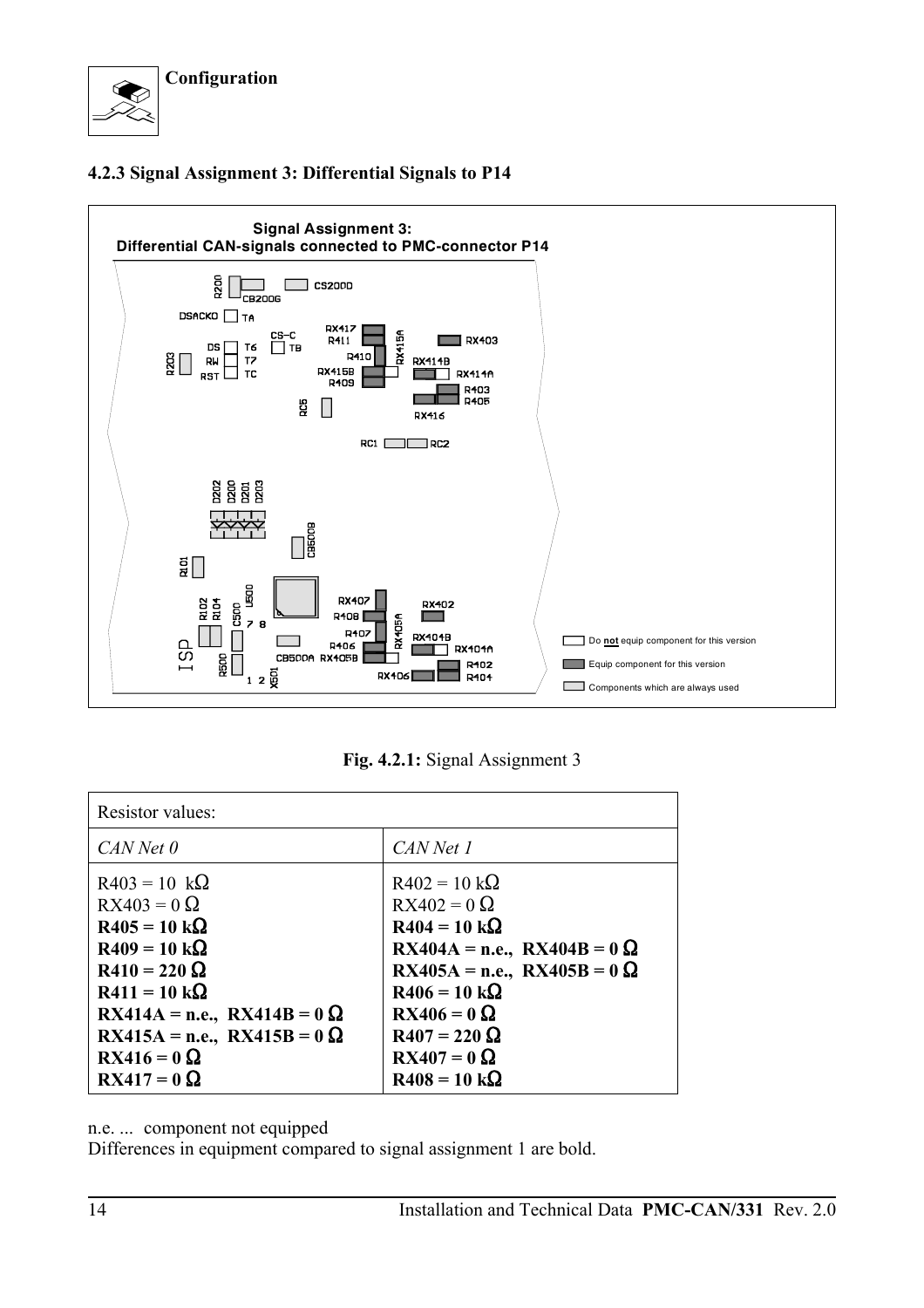

## **5. Connector Assignment**

### **5.1 CAN-Bus Interfaces (X400, X401)**

The signals are identically assigned to the connector of CAN interface 1 (X401) and optionalCAN interface 2 (X400). The connectors are male 9-pole DSUB-connectors.

| $\bullet$ | $\overline{\mathbf{z}}$<br>$\bullet$ | $\ddot{\bullet}$ | 4<br>●         | 5<br>$\overline{\phantom{0}}$ |  |
|-----------|--------------------------------------|------------------|----------------|-------------------------------|--|
| ۰<br>6    |                                      | $\frac{•}{7}$    | $\bullet$<br>8 | п<br>9                        |  |

| Pin Assignment: |     |                |          |  |  |
|-----------------|-----|----------------|----------|--|--|
| Signal          | Pin |                | Signal   |  |  |
|                 |     |                | reserved |  |  |
| CAN GND         | 6   | $\overline{2}$ | CAN L    |  |  |
| CAN H           | 7   |                |          |  |  |
|                 |     | 3              | CAN GND  |  |  |
| reserved        | 8   |                | reserved |  |  |
| reserved        | 9   |                |          |  |  |
|                 |     |                | shield   |  |  |

#### **Pin Assignment:**

9-pole DSUB-connector

#### **Signal Description:**

| CAN L, CAN H CAN-signal lines |                                                     |
|-------------------------------|-----------------------------------------------------|
| CAN GND                       | reference potential of the local CAN-physical layer |
| Shield                        | potential of the connector case                     |
| reserved                      | reserved for future applications                    |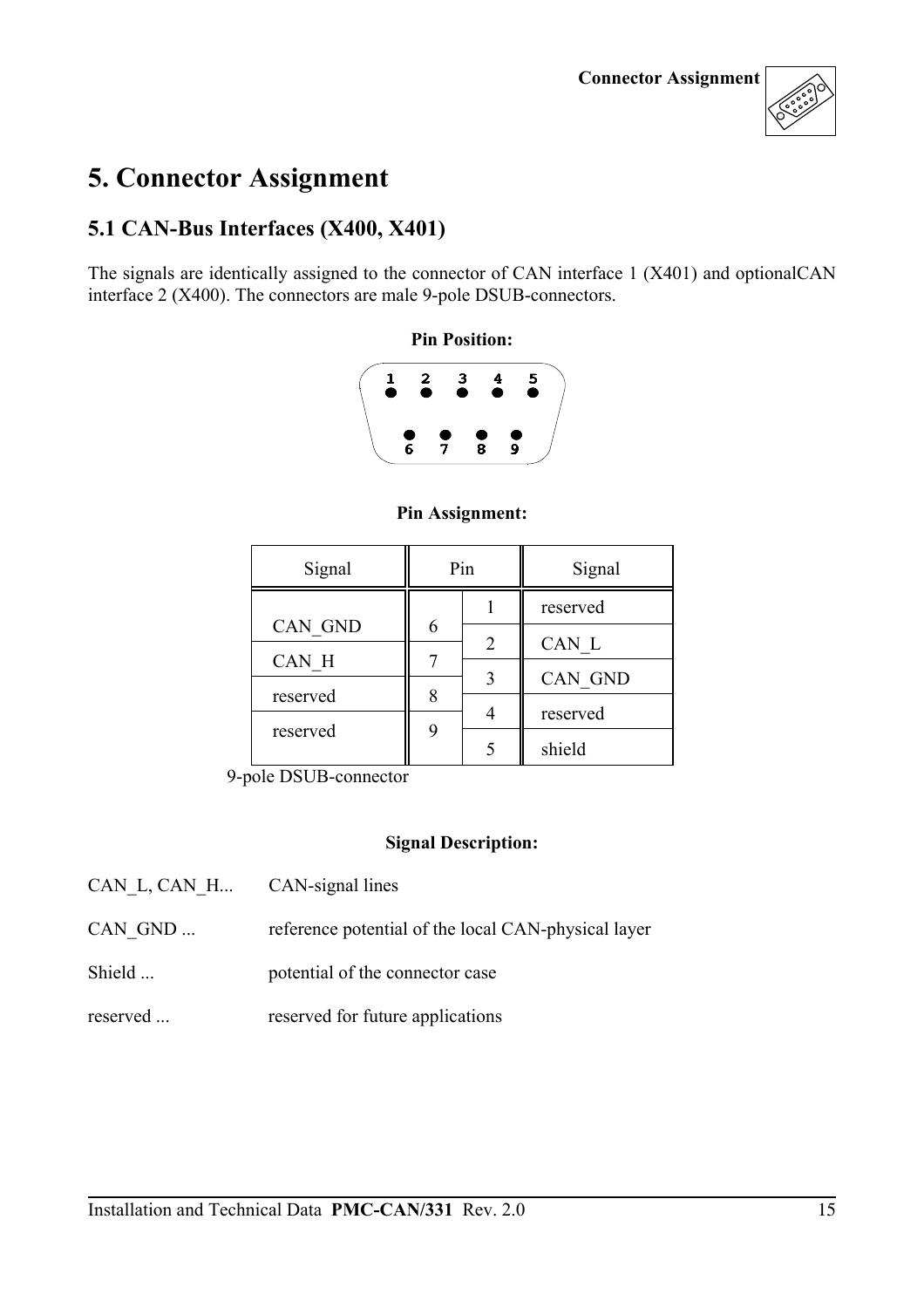

| Pin                     | Signal name      | Signal name | Pin            |
|-------------------------|------------------|-------------|----------------|
| $\mathbf{1}$            |                  |             | $\overline{c}$ |
| $\overline{\mathbf{3}}$ | <b>GND</b>       | INTA*       | $\overline{4}$ |
| 5                       |                  |             | 6              |
| $\overline{7}$          | PMCPRSNT*=GND    | $+5V$       | 8              |
| 9                       |                  |             | 10             |
| 11                      | <b>GND</b>       |             | 12             |
| 13                      | <b>CLK</b>       | <b>GND</b>  | 14             |
| 15                      | <b>GND</b>       |             | 16             |
| 17                      |                  | $+5V$       | 18             |
| 19                      | $+5V$            | AD31        | 20             |
| 21                      | AD28             | AD27        | 22             |
| 23                      | AD25             | <b>GND</b>  | 24             |
| 25                      | <b>GND</b>       | $C/BE3*$    | 26             |
| 27                      | AD22             | AD21        | 28             |
| 29                      | AD19             | $+5V$       | 30             |
| 31                      | $+5V$            | AD17        | 32             |
| 33                      | FRAME*           | <b>GND</b>  | 34             |
| 35                      | <b>GND</b>       | IRDY*       | 36             |
| 37                      | DEVSEL*          | $+5V$       | 38             |
| 39                      | <b>GND</b>       | LOCK*       | 40             |
| 41                      |                  | SBO*        | 42             |
| 43                      |                  | <b>GND</b>  | 44             |
| 45                      | $+5V$            | AD15        | 46             |
| 47                      | AD12             | AD11        | 48             |
| 49                      | AD09             | $+5V$       | 50             |
| 51                      | <b>GND</b>       | $C/BE0*$    | 52             |
| 53                      | AD06             | AD05        | 54             |
| 55                      | AD <sub>04</sub> | <b>GND</b>  | 56             |
| 57                      | $+5V$            | AD01        | 58             |
| 59                      | AD02             | AD01        | 60             |
| 61                      | AD00             | $+5V$       | 62             |
| 63                      | <b>GND</b>       |             | 64             |

## **5.2 Assignment of 64-pole PMC-Connector P11**

Connector design in accordance with PMC SPECIFICATION IEEE1386.1/Draft 2.0 - 04-APR-1995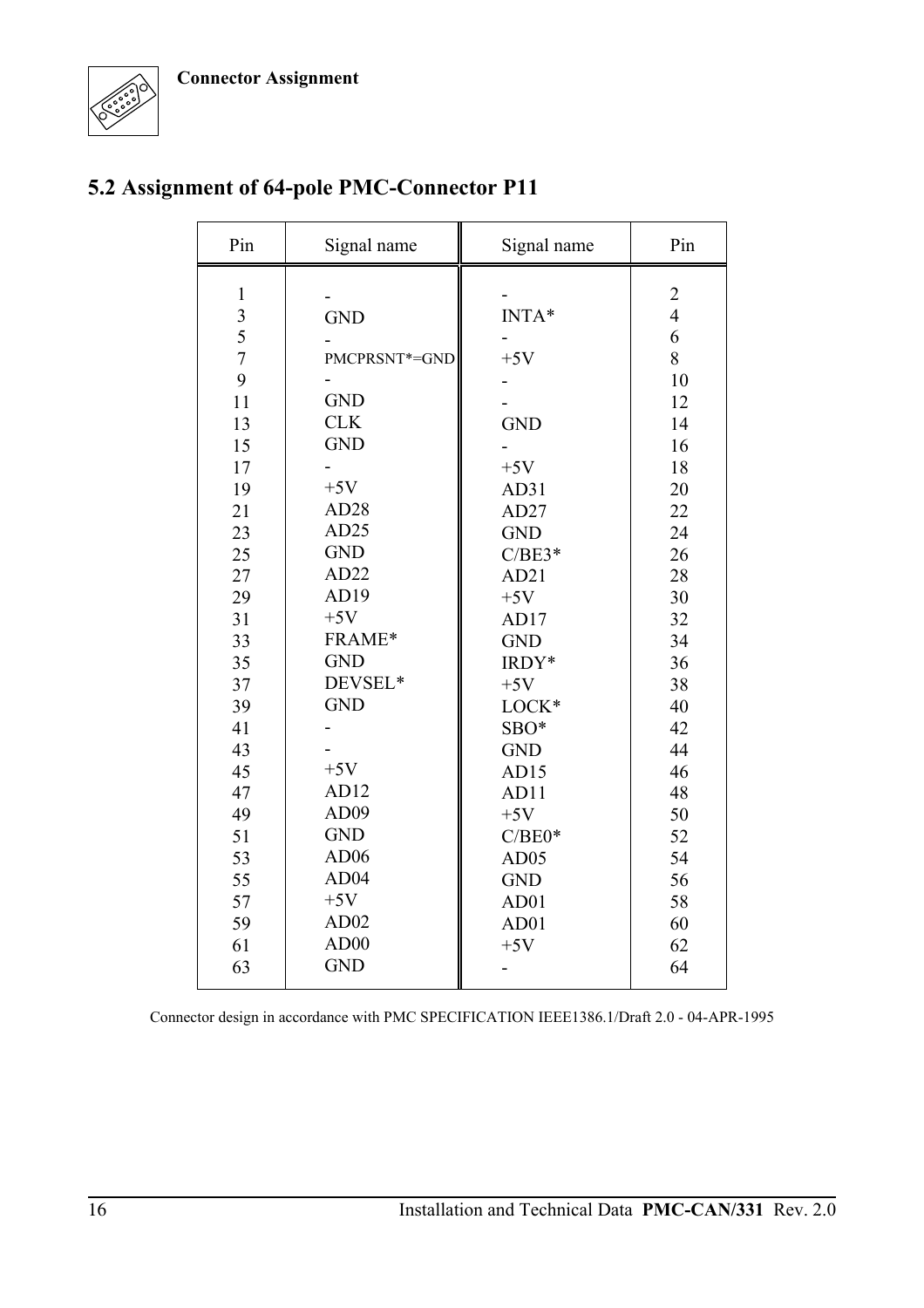

| Pin                     | Signal name      | Signal name | Pin            |
|-------------------------|------------------|-------------|----------------|
| $\mathbf{1}$            |                  |             | $\sqrt{2}$     |
| $\overline{\mathbf{3}}$ |                  |             | $\overline{4}$ |
| $\overline{5}$          |                  | <b>GND</b>  | 6              |
| $\overline{7}$          | <b>GND</b>       |             | 8              |
| 9                       |                  |             | 10             |
| 11                      |                  | 3.3V        | 12             |
| 13                      | RST*             |             | 14             |
| 15                      | 3.3V             |             | 16             |
| 17                      |                  | <b>GND</b>  | 18             |
| 19                      | AD30             | AD29        | 20             |
| 21                      | <b>GND</b>       | AD26        | 22             |
| 23                      | AD24             | 3.3V        | 24             |
| 25                      | <b>IDSEL</b>     | AD23        | 26             |
| 27                      | 3.3V             | AD20        | 28             |
| 29                      | AD18             | <b>GND</b>  | 30             |
| 31                      | AD16             | $C/BE2*$    | 32             |
| 33                      | <b>GND</b>       |             | 34             |
| 35                      | TRDY*            | 3.3V        | 36             |
| 37                      | <b>GND</b>       | STOP*       | 38             |
| 39                      | PERR*            | <b>GND</b>  | 40             |
| 41                      | 3.3V             | SERR*       | 42             |
| 43                      | $C/BE1*$         | <b>GND</b>  | 44             |
| 45                      | AD14             | AD13        | 46             |
| 47                      | <b>GND</b>       | AD10        | 48             |
| 49                      | AD <sub>08</sub> | 3.3V        | 50             |
| 51                      | AD07             |             | 52             |
| 53                      | 3.3V             |             | 54             |
| 55                      |                  | <b>GND</b>  | 56             |
| 57                      |                  |             | 58             |
| 59                      | <b>GND</b>       |             | 60             |
| 61                      |                  | 3.3V        | 62             |
| 63                      | <b>GND</b>       |             | 64             |

## **5.3 Assignment of 64-pole PMC-Connector P12**

Connector design in accordance with PMC SPECIFICATION IEEE1386.1/Draft 2.0 - 04-APR-1995

- This pin is not assigned on the module.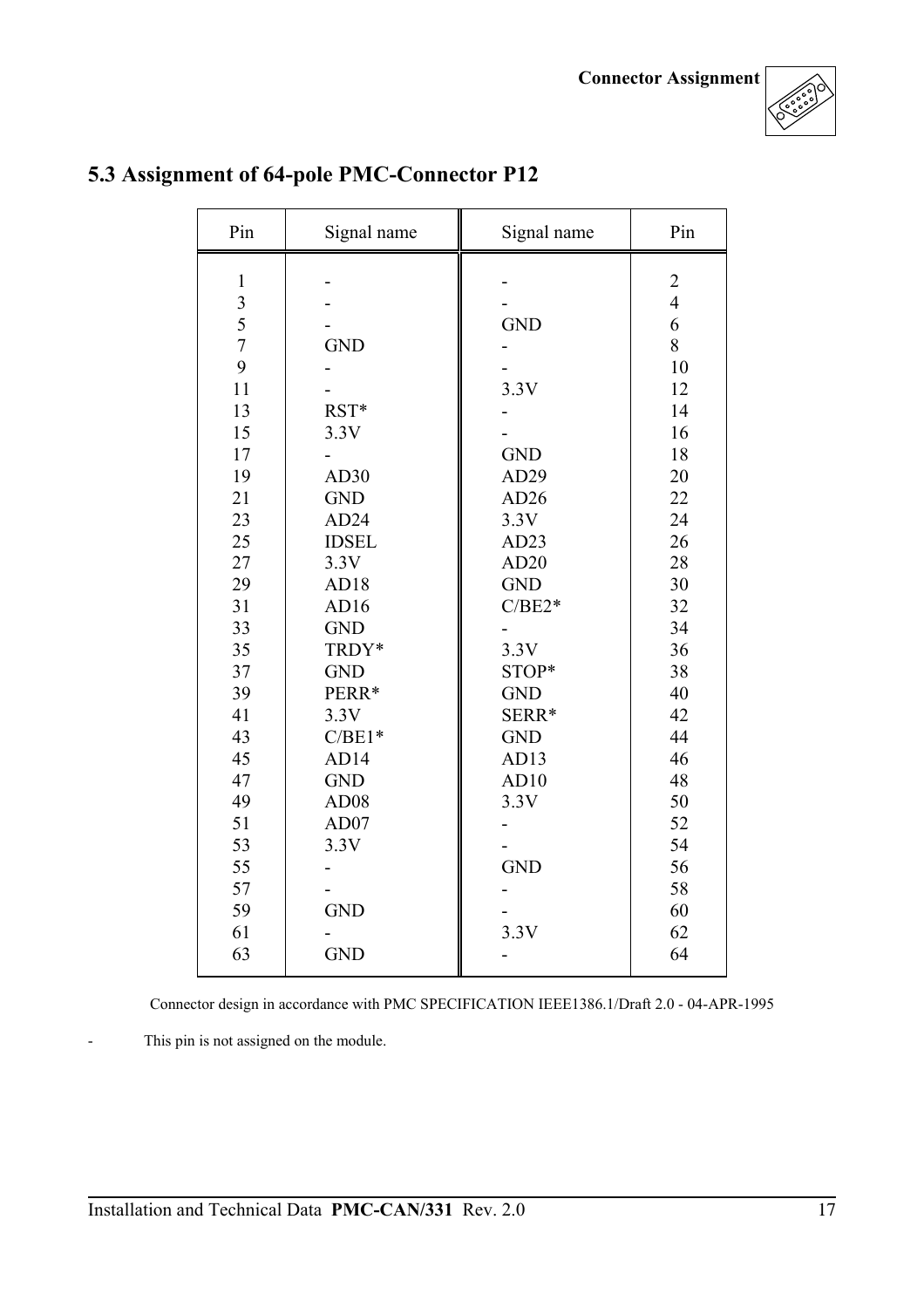

## **5.4 Assignment of 64-pole PMC-Connector P14**

The Rx/Tx-signals of the CAN-controllers can be assigned to PMC-connector P14. The signals are only available, if the configuration resistors (see chapter of the same name) are accordingly set.

Attention: The signals are TTL-level and are not electrically isolated from the micro controller units!

|          | Signal name of signal assignment |                |         | Signal name of signal assignment |  |                |            |
|----------|----------------------------------|----------------|---------|----------------------------------|--|----------------|------------|
| Pin      |                                  | $\overline{2}$ | 3       | Pin                              |  | $\overline{2}$ | 3          |
| 3        |                                  |                |         | $\overline{2}$<br>$\overline{4}$ |  |                |            |
| 5        |                                  |                |         | 6                                |  |                |            |
|          |                                  |                |         |                                  |  |                |            |
| 41       |                                  |                |         | 42                               |  |                |            |
| 43       |                                  |                |         | 44                               |  |                |            |
| 45<br>47 |                                  |                |         | 46<br>48                         |  | <b>GND</b>     | <b>GND</b> |
| 49       |                                  | RX10*          | RX10*   | 50                               |  | <b>GND</b>     | <b>GND</b> |
| 51       |                                  | TX10*          | TX10*   | 52                               |  | <b>GND</b>     | <b>GND</b> |
| 53       |                                  |                | $RX11*$ | 54                               |  | <b>GND</b>     | <b>GND</b> |
| 55       |                                  |                | $TX11*$ | 56                               |  | <b>GND</b>     | <b>GND</b> |
| 57       |                                  |                | $RX01*$ | 58                               |  | <b>GND</b>     | <b>GND</b> |
| 59       |                                  | $RX00*$        | RX00*   | 60                               |  | <b>GND</b>     | <b>GND</b> |
| 61       |                                  |                | $TX01*$ | 62                               |  | <b>GND</b>     | <b>GND</b> |
| 63       |                                  | TX00*          | TX00*   | 64                               |  | <b>GND</b>     | <b>GND</b> |

Connector design in accordance with PMC SPECIFICATION IEEE1386.1/Draft 2.0 - 04-APR-1995

- This pin is not assigned on the module.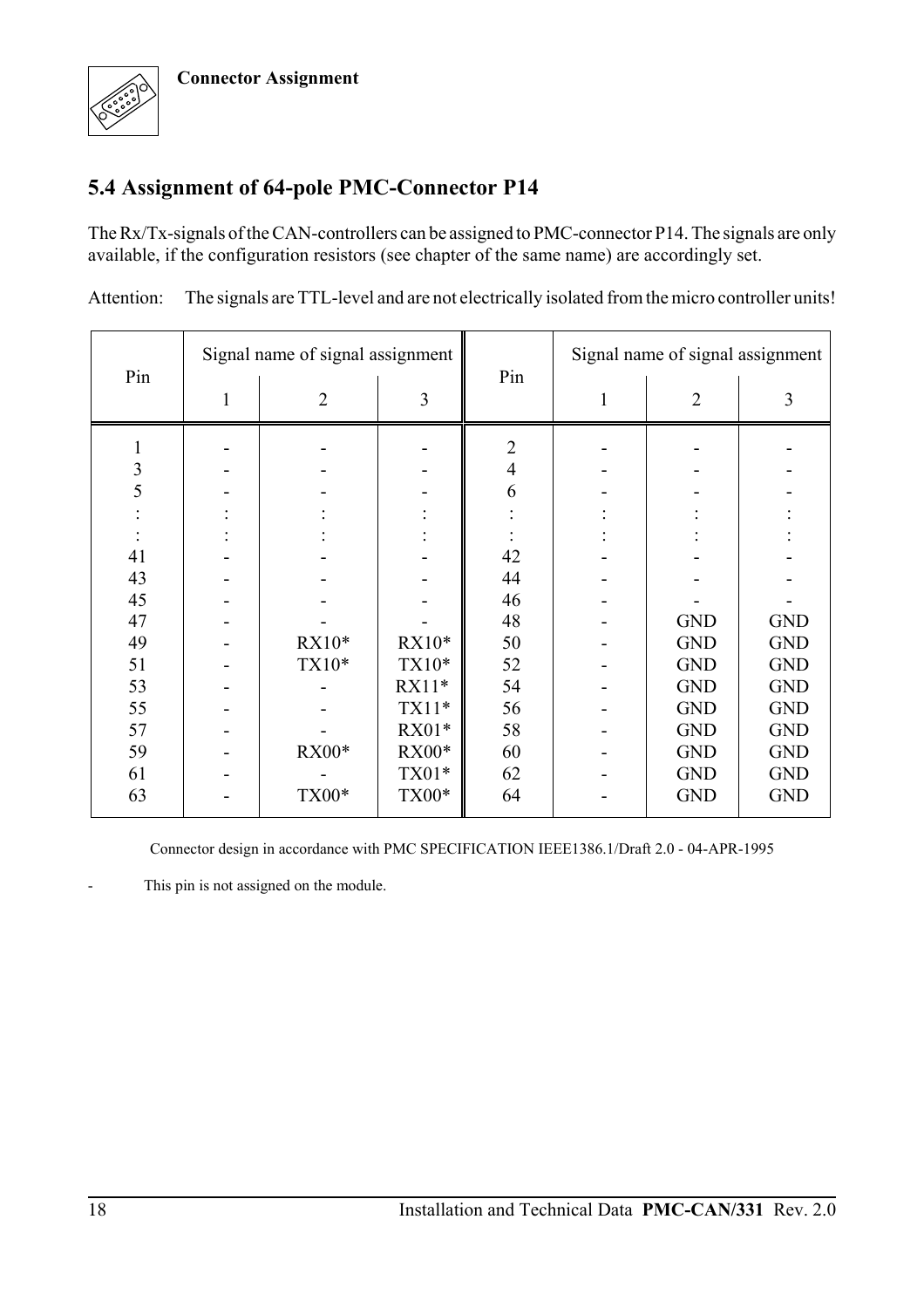

### **5.5 Connection Options: DeviceNet- and ISO-11898 CAN-Adapter**

#### **5.5.1 CAN-ADA-DN (C.2012.25) and CAN-ADA-ISO11898 (C.2012.26)**

The adapters CAN-ADA-DN (C.2012.25) and CAN-ADA-ISO11898 (C.2012.26) can be connected with a ribbon cable to a backplane connector of the board which carries the PMC module. According to the adapter used the CAN-TTL signals led through the backplane can then be transferred to a DeviceNet- or a CAN-ISO11898-Interface.



**Fig. 5.5.1:** Wiring CAN-ADA-ISO11898 /- DN adapter

Both adapter versions are equipped with two post connectors (X1, X2). The ribbon cable with the CAN-TTL signals is connected to post connector X1. A second adapter can be connected via post connector X2. The adapter version CAN-ADA-ISO11898 is equipped with a CAN-Interface with DSUB9 connector and adapter version CAN-ADA-DN is equipped with a DeviceNet-Interface.

For further information about the adapters please refer to the manual CAN-ADA-ISO11898 / CAN-ADA-DN.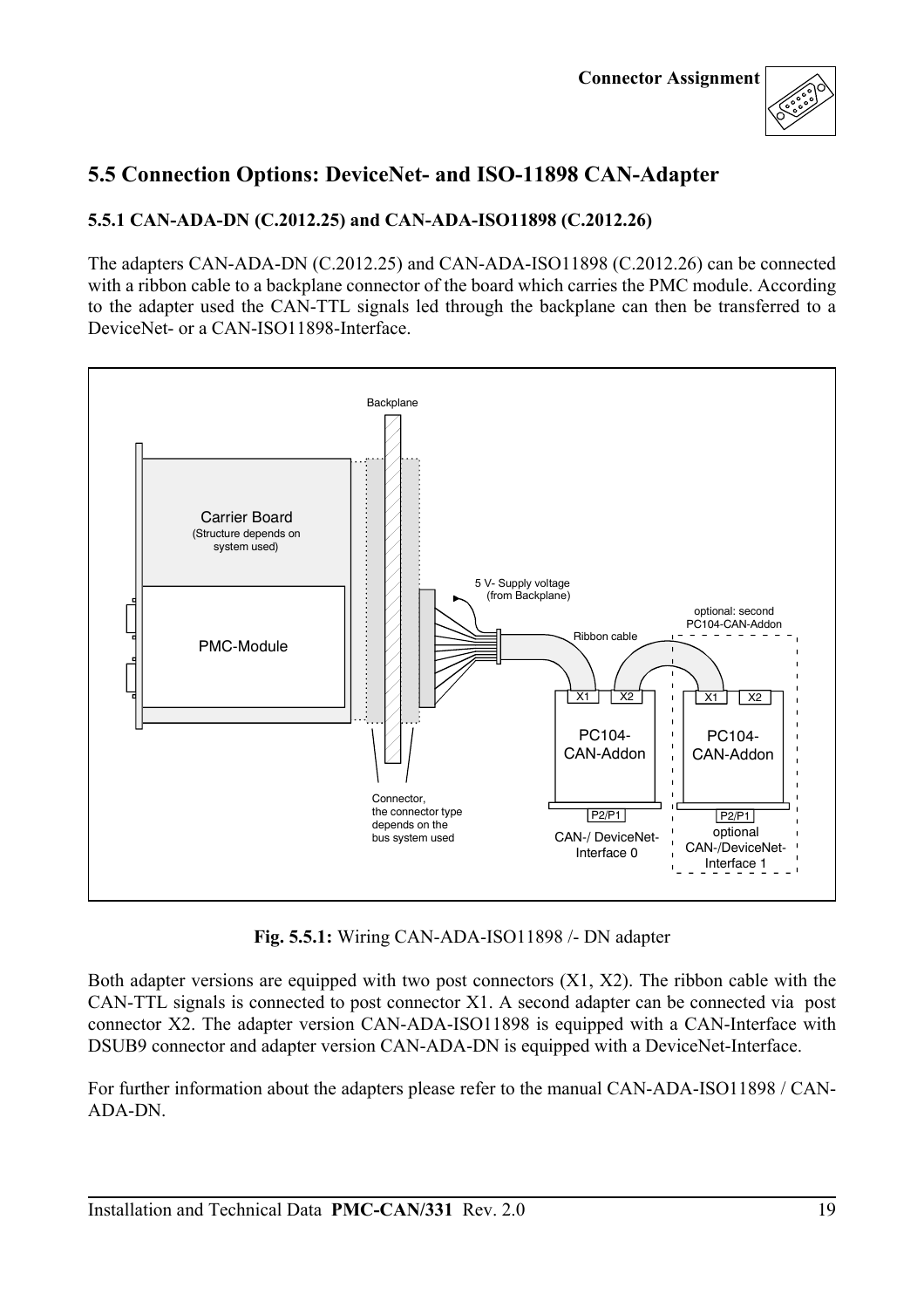

#### **5.5.2 CAN-PHYSLAY-HSP (C.1201.01)**

The adapter CAN-PHYSLAY (C.1201.01) can be connected with a ribbon cable to the backplane connector of the board which carries the PMC module. The CAN-TTL signals led through the backplane can then be transferred via a 8-pole strip or via 4 wires directly soldered on the adapter board to a CAN-ISO11898-Interface.

For every CAN channel one CAN-PHYSLAY-HSP adapter is required.



**Fig. 5.5.2:** Wiring CAN-PHYSLAY-HSP adapter

For further information about the adapter please refer to the manual CAN-PHYSLAY-HSP.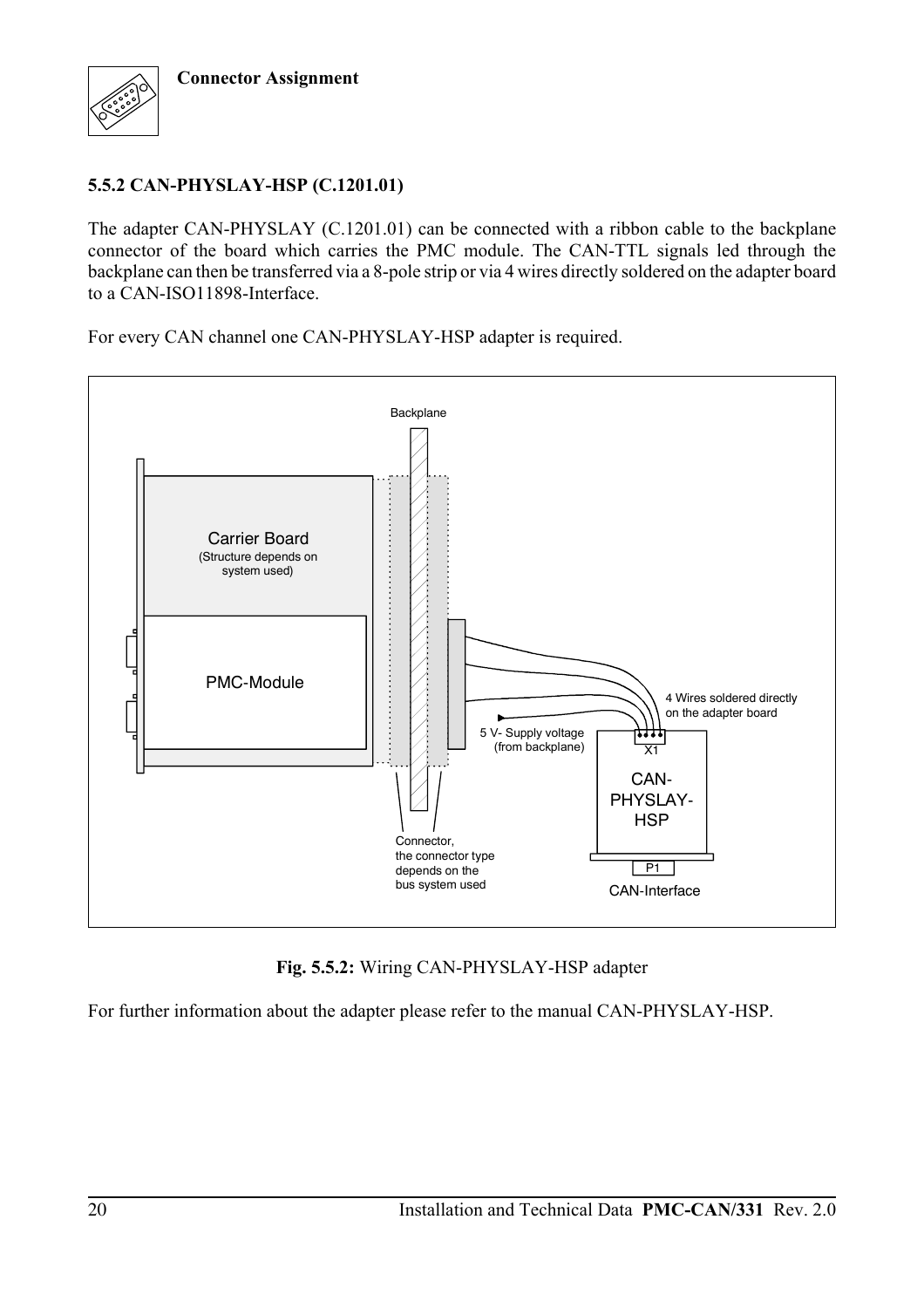# **6. Correctly Wiring Electrically Isolated CAN Networks**

Generally all instructions applying for wiring regarding an electromagnetic compatible installation, wiring, cross sections of wires, material to be used, minimum distances, lightning protection, etc. have to be followed.

The following **general rules** for the CAN wiring must be followed:

| 1. | A CAN net must not branch (exception: short dead-end feeders) and has to be terminated<br>by the wave impedance of the wire (generally 120 W $\pm$ 10%) at both ends (between the<br>signals CAN L and CAN H and not at GND)! |
|----|-------------------------------------------------------------------------------------------------------------------------------------------------------------------------------------------------------------------------------|
| 2. | A CAN data wire requires two twisted wires and a wire to conduct the reference potential<br>(CAN GND)!<br>For this the shield of the wire should be used!                                                                     |
| 3. | The reference potential CAN GND has to be connected to the earth potential (PE) at one<br>point. Exactly one connection to earth has to be established!                                                                       |
| 4. | The bit rate has to be adapted to the wire length.                                                                                                                                                                            |
| 5. | Dead-end feeders have to kept as short as possible $(l < 0.3 m)!$                                                                                                                                                             |
| 6. | When using double shielded wires the external shield has to be connected to the earth<br>potential (PE) at one point. There must be not more than one connection to earth.                                                    |
| 7. | A suitable type of wire (wave impedance ca. 120 $\Omega$ ±10%) has to be used and the voltage<br>loss in the wire has to be considered!                                                                                       |
| 8. | CAN wires should not be laid directly next to disturbing sources. If this cannot be avoided,<br>double shielded wires are preferable.                                                                                         |





**Figure:** Structure and connection of wire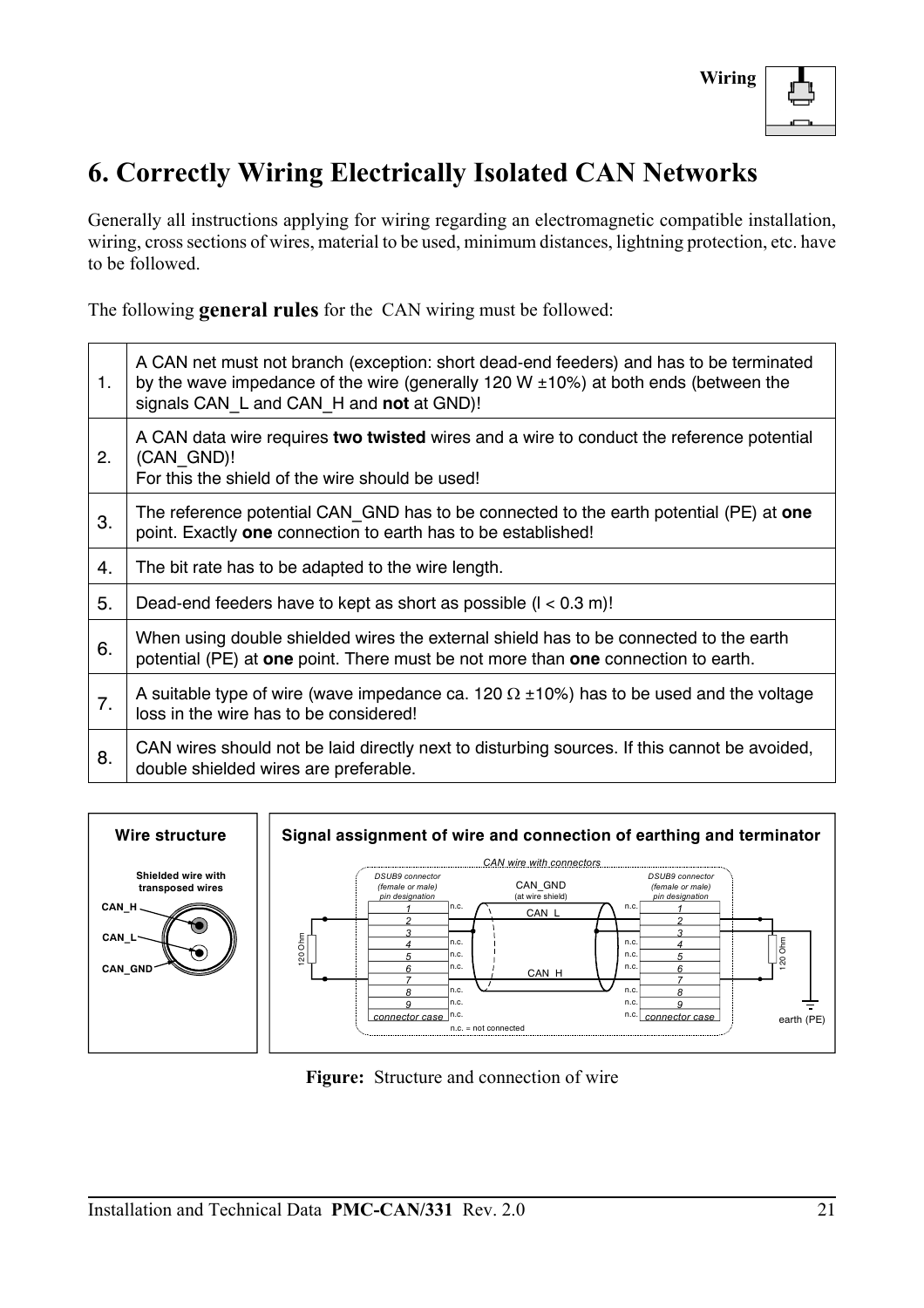

## **Cabling**

 $\overline{O}$  for devices which have only one CAN connector per net use T-connector and dead-end feeder (shorter than 0.3 m) (available as accessory)



**Figure:** Example for correct wiring (when using single shielded wires)

# **Terminal Resistance**

- $\Omega$  use **external** terminator, because this CAN later be found again more easily!
- 9-pin DSUB-terminator with male and female contacts and earth terminal are available as accessories

# **Earthing**

- $\overline{O}$  CAN GND has to be conducted in the CAN wire, because the individual esd modules are electrically isolated from each other!
- CAN\_GND has to be connected to the earth potential (PE) at **exactly one** point in the net!
- $\overline{O}$  each CAN user without electrically isolated interface works as an earthing, therefore: do not connect more than one user without potential separation!
- $\bigcirc$  Earthing CAN e.g. be made at a connector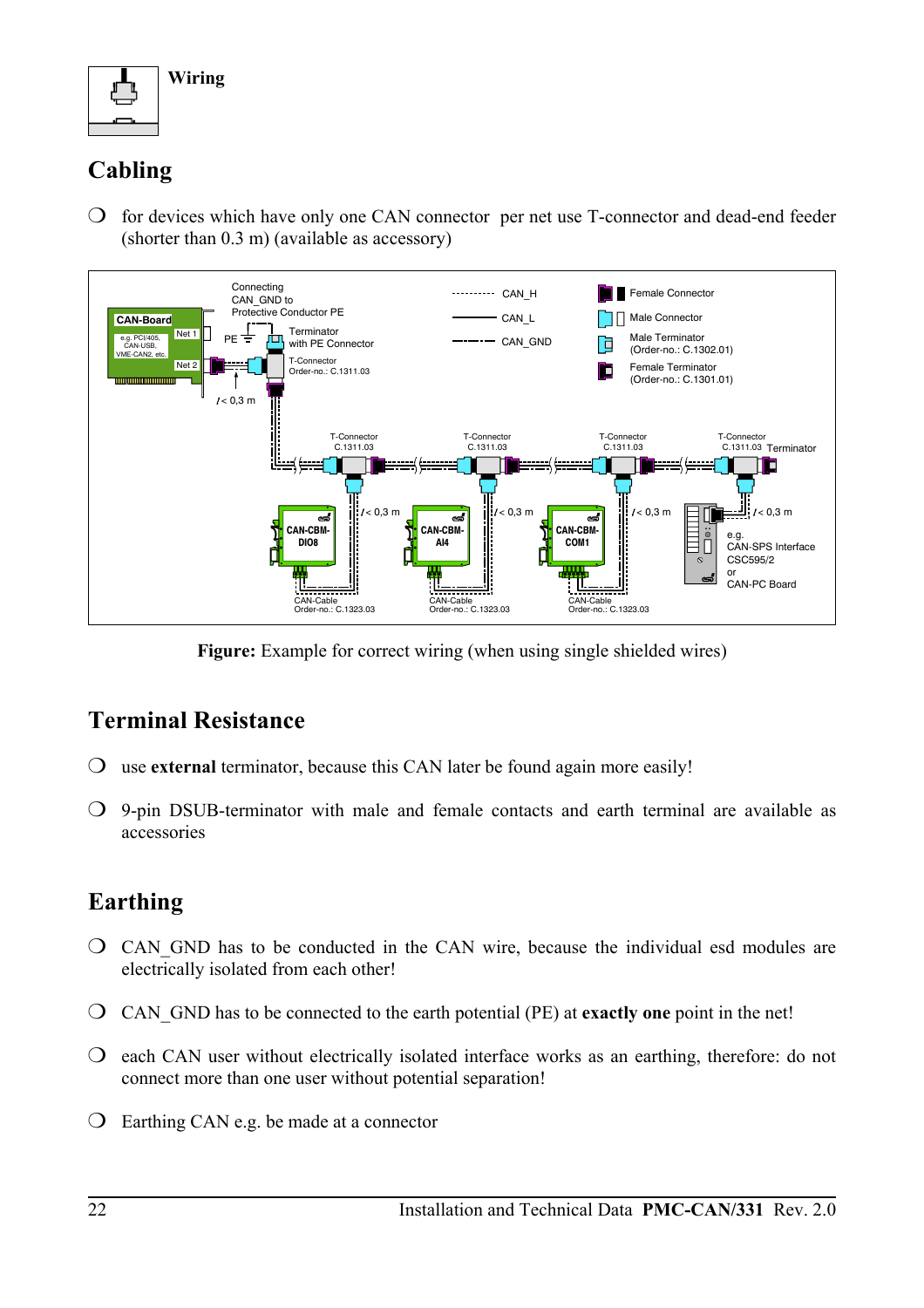## **Wire Length**

 $\overline{O}$  Optical couplers are delaying the CAN signals. By using fast optical couplers and testing each board at 1 Mbit/s, however, esd CAN guarantee a reachable length of 37 m at 1 Mbit/s for most esd CAN modules within a closed net without impedance disturbances like e.g. longer dead-end feeders. (Exception: CAN-CBM-DIO8, -AI4 and AO4 (these modules work only up to 10 m with 1 Mbit/s $)$ 

| Bit rate<br>[Kbit/s] | Typical values of reachable<br>wire length with esd<br>interface $l_{max}$ [m] | <b>CiA</b> recommendations<br>$(07/95)$ for reachable wire<br>lengths $l_{\min}$ [m] |
|----------------------|--------------------------------------------------------------------------------|--------------------------------------------------------------------------------------|
| 1000                 | 37                                                                             | 25                                                                                   |
| 800                  | 59                                                                             | 50                                                                                   |
| 666.6                | 80                                                                             |                                                                                      |
| 500                  | 130                                                                            | 100                                                                                  |
| 333.3                | 180                                                                            |                                                                                      |
| 250                  | 270                                                                            | 250                                                                                  |
| 166                  | 420                                                                            |                                                                                      |
| 125                  | 570                                                                            | 500                                                                                  |
| 100                  | 710                                                                            | 650                                                                                  |
| 66.6                 | 1000                                                                           |                                                                                      |
| 50                   | 1400                                                                           | 1000                                                                                 |
| 33.3                 | 2000                                                                           |                                                                                      |
| 20                   | 3600                                                                           | 2500                                                                                 |
| 12.5                 | 5400                                                                           |                                                                                      |
| 10                   | 7300                                                                           | 5000                                                                                 |

**Table:** Reachable wire lengths depending on the bit rate when using esd-CAN interfaces